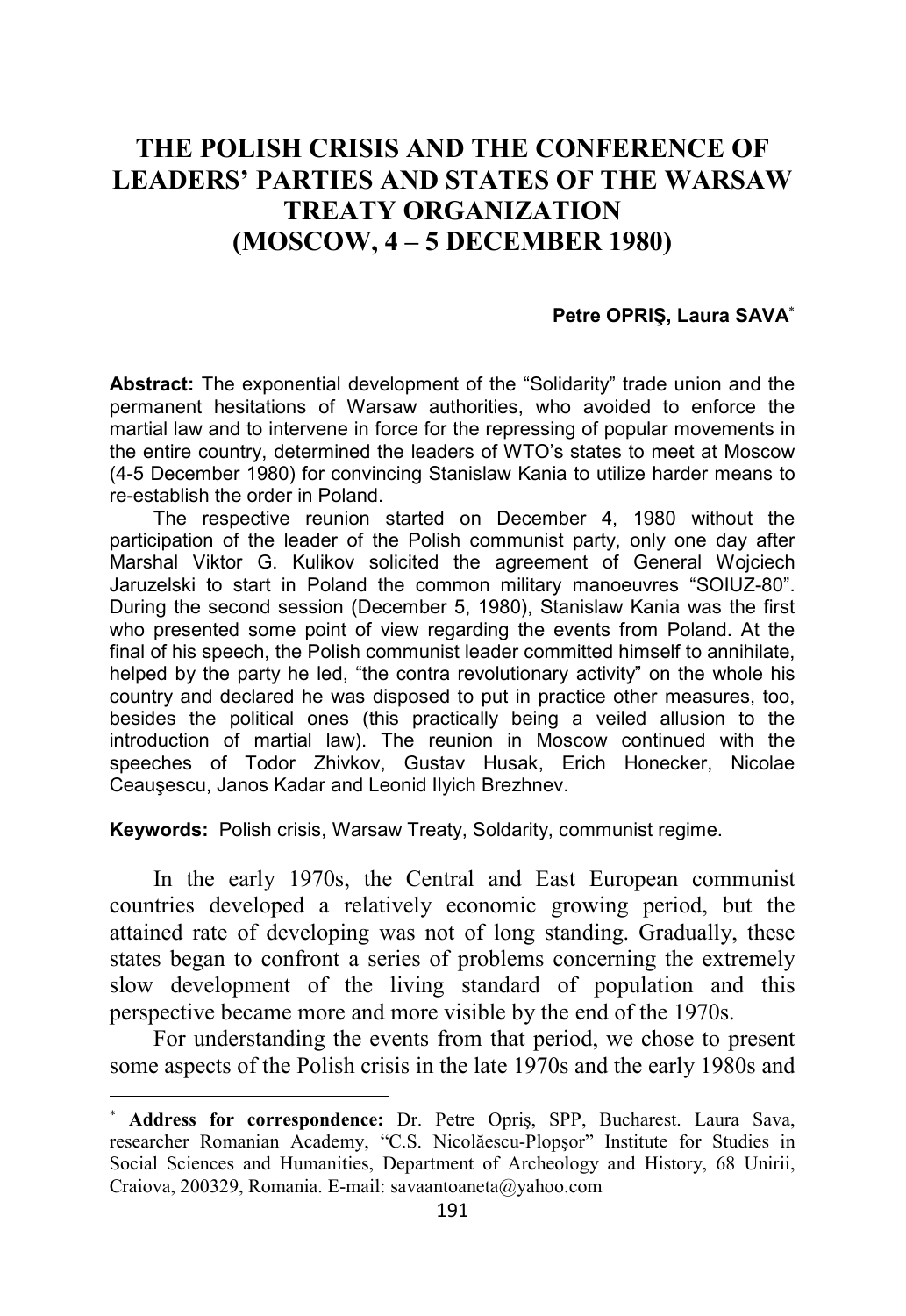the reactions of all leaders of the Warsaw Treaty Organization (WTO) members' states toward the Polish crisis, trying to find an answer for two essential questions: Which was the position adopted by the leaders of WTO members' states towards a possible military intervention in Poland, immediately after the signing of Gdańsk Agreements (August 31, 1980)? Which was the position of the same leaders towards a possible military intervention in Poland one year later, before the enforcement of the martial law on 13 December 1981?

The exponential development of the "Solidarity" and the permanent hesitations of Warsaw authorities, who avoided to enforce the martial law and to intervene in force for the repressing of popular movements in the entire country, determined the leaders of WTO members' states to meet at Moscow, on 4 and 5 December 1980 for convincing Stanisław Kania to utilize harder means to re-establish the order in Poland.

The respective reunion started on 4 December 1980 without the participation of the leader of Polish communist party (PUWP), only one day after Marshal Viktor G. Kulikov asked the agreement of General Wojciech Jaruzelski to start the military manoeuvres "SOIUZ-80" in Poland. Some documents didn't reveal anything regarding Leonid Ilyich Brezhnev's intention to create a powerful psychological pressure on Stanisław Kania, by using just the solicitation of his marshal, but we consider such an hypothesis may be true, because the Moscow authorities were interested to re-establish order in Poland, and the formulation by the Soviet part of some threats less or more veiled to the address of one WTO's state, couldn't be a novelty within the communist system from Central and Eastern Europe (e.g. "Hungary–1956" and "Czechoslovakia– 1968" cases).

The meeting that took place on December 4, 1980, at Moscow had the purpose to know in detail the points of view of all participants towards the Polish crisis, to finalize the common strategy to be applied during the discussions on the next day with the PUWP leader. At that session, János Kádár and Nicolae Ceauşescu declared that they will not be supporters of a WTO' states military intervention in Poland.<sup>1</sup>

During the session from December 5, 1980, Stanisław Kania was the first who presented one point of view regarding the events evolution in his country. In the speech he presented in the reunion plenum, he firstly emphasized the fact that "the fundamental sources of the crisis that arose

<sup>1</sup> Cf. Stelian Tănase, *Miracolul revoluţiei. O istorie a căderii regimurilor comuniste [The miracle of the revolution*. *A history of the communiste regime failure]*, Bucureşti, Humanitas, 1999, p. 68.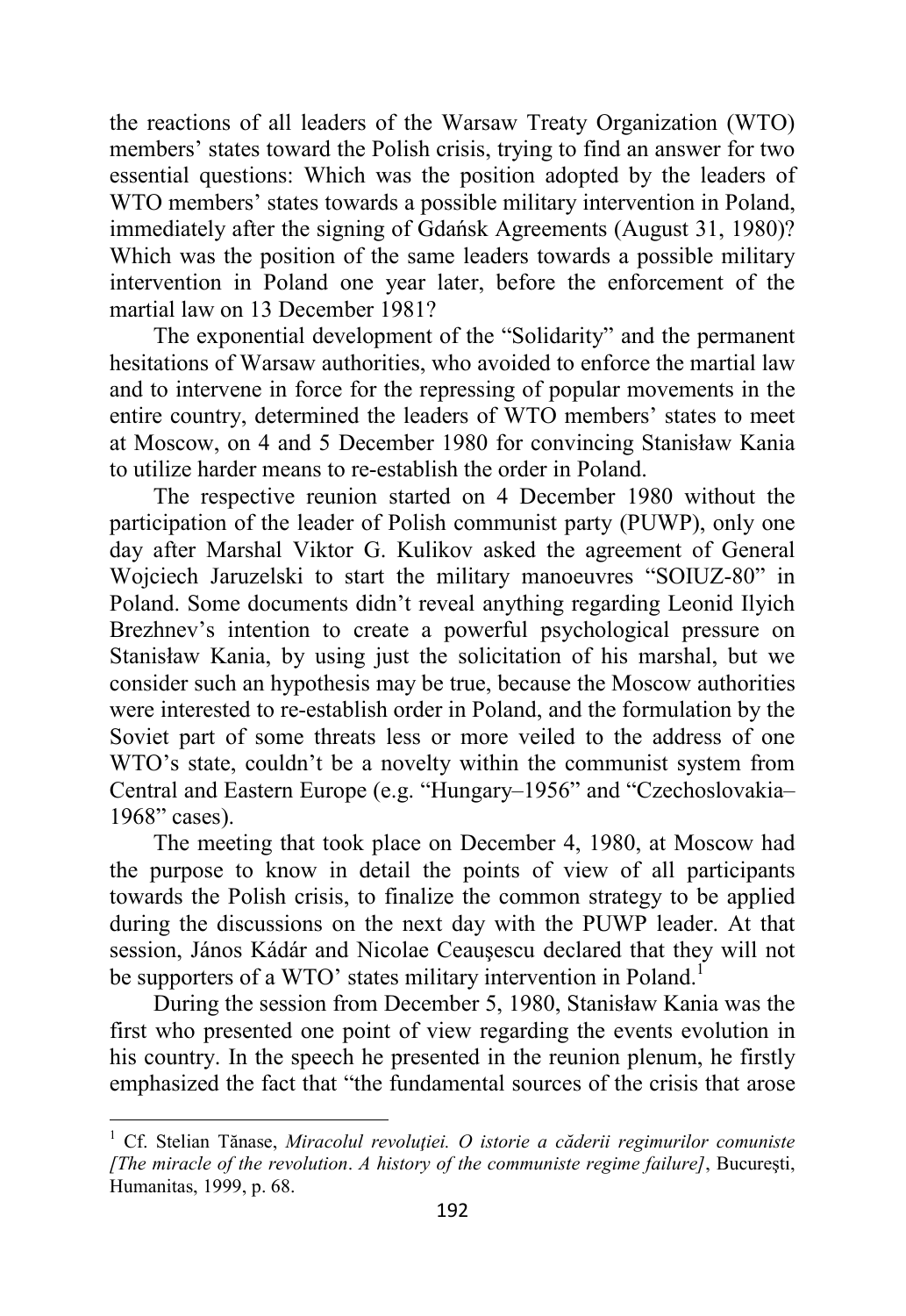in Poland are concentrated at the level of the central leadership of our party". Then, the Polish leader remembered about "the immense material help which we have lately received from the Soviet Union", as well as about "the help given by the German Democratic Republic and other fraternal socialist countries as well"<sup>2</sup>. Such a sentence revealed the fact that Poland received until that moment an important economic support especially from the part of USSR and GDR.

Also, Stanisław Kania thought right to submit a sui-generis fidelity oath towards Leonid Ilyich Brezhnev, by emphasizing the important role the last one had for the fate of Poland. "We maintain permanent contacts with the leadership of the Communist Party of the Soviet Union and with comrade Brezhnev personally – the Polish leader stated. We highly appreciate your opinions and advice, Leonid Ilyich. Your assessments of the difficulties in our country, of the conflicts in Poland were of fundamental importance. For the second time, Leonid Ilyich, the sentiment of appreciation for the characterization of the situation in Poland and our tasks for the future was indissolubly tied to your name. This contributes to the consolidation of Polish friendship and goodwill towards the Soviet Union and the Communist Party of the Soviet Union – the leading force of the international communist movement"<sup>3</sup>. In our opinion, the purpose of this declaration was obvious: Stanisław Kania wished to convince the Soviet leader he was devoted, in order to avoid the Poland invasion by the armies of the WTO' states.

In order to present the causes that generated "the deepest crisis that has ever taken place in Poland", Kania evoked a series of events during the post-war period and rhetorically asked: "What do the difficulties of this crisis consist in? In the fact mainly that it is not the first crisis, but the result of other crises that happened in Poland. Such events took place in Poznań [in 1956], and they were followed by changes in the leadership and a wave of revisionism in Poland. Such events also happened in 1968, the well-known demonstrations of the students, then the dramatic events in December 1970, on the Polish seaside, followed by the demonstrations in 1975, and, finally, in 1976. They were very dangerous demonstrations, triggered by price increases"<sup>4</sup>.

<sup>2</sup> Central History National Archives, *the Central Committee of the Romanian Communist Party – Chancellery Collection* (hereafter CHNA, *CC of RCP – Chancellery*), file 74/1980, pp. 48-49.

<sup>3</sup> *Ibid*.

<sup>4</sup> *Ibid*, p. 49.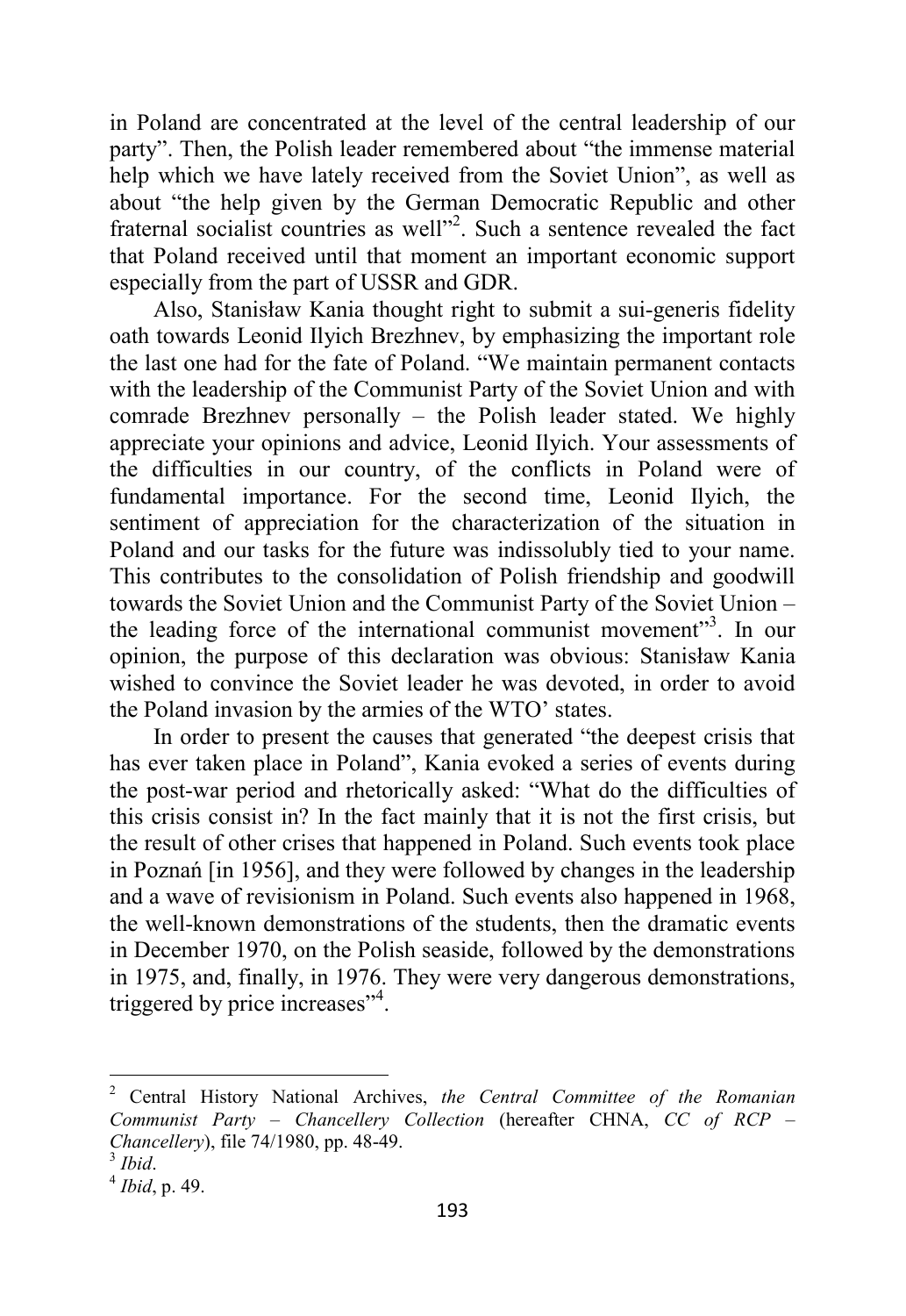The mass character of the crisis, as well as the extremely active participation of the young engineers, technicians and workers to the protest movements, worried very much the PUWP Prime-Secretary. Such a reaction from the part of the Polish working class was extremely dangerous for the communist regime and for the sacrosanct ideology all PUWP leaders appealed at. On the one hand, they precisely arrogated the qualities of exponents and defenders of the working class interests, but, on the other hand, they ordered in various moments (in the years 1956, 1970, 1976) the repressing by force of the worker movements of protest.

In Stanisław Kania's opinion, there was necessary "the understanding of all of the mechanisms that brought about the decomposition of the party, state, and economy of our country, of all the reasons and instruments that enabled the opposing forces to penetrate the working class and the counterrevolutionary forces to infiltrate it". Trying to indicate the guilty persons for the situation his country traversed, Stanisław Kania remembered about the Catholic Church implication to defence "the material interests of workers (...) mainly in Silesia, and on the coast of the Baltic Sea", as well as the financial and propagandistic support afforded to the "anti-socialist elements" by "the diversionist centres abroad, especially «Radio Free Europe» and the counterrevolutionary emigration circles"<sup>5</sup>.

Although he admitted that his predecessors made mistakes, Stanisław Kania announced one conclusion: if the ideology of his party was applied and the economic activities unfurled outside the state centralized system were not encouraged, Poland would never confront with such a crisis.<sup>6</sup> The communist leader thus emphasized the infallibility of the communist ideology and the way this was applied in Poland<sup>7</sup>, believing further on in a utopia. In our opinion, Stanisław Kania

<sup>5</sup> *Ibid*, pp. 49; 51.

<sup>&</sup>lt;sup>6</sup> In his speech, Stanisław Kania stated: "The party turned out to be weak with regard to the ideological activity (...) It was too early for us to launch the slogan of building a developed socialist society. We did this while in Poland's villages the individual household predominates, in the situation where in the 1970s the private initiative strongly developed in trade and other sectors. From the experience we have gained so far it is apparent that when mistakes appear in the party's policy, the working class – the party's foundation – reacts to these mistakes just as it must react. Our adversaries, the counter-revolutionaries, the fascists, taking advantage of our incompetence, tried to channel all this through a political groove". *Ibid.*, p. 50.

<sup>7</sup> The Polish leader stated: "We have tried to formulate certain assessments, certain programmatic stipulations in such a way that they correspond to the new circumstances. *The main point was the affirmation that it was not socialism that had caused these*  deficiencies, but the fact that socialist principles had not been observed; that it is not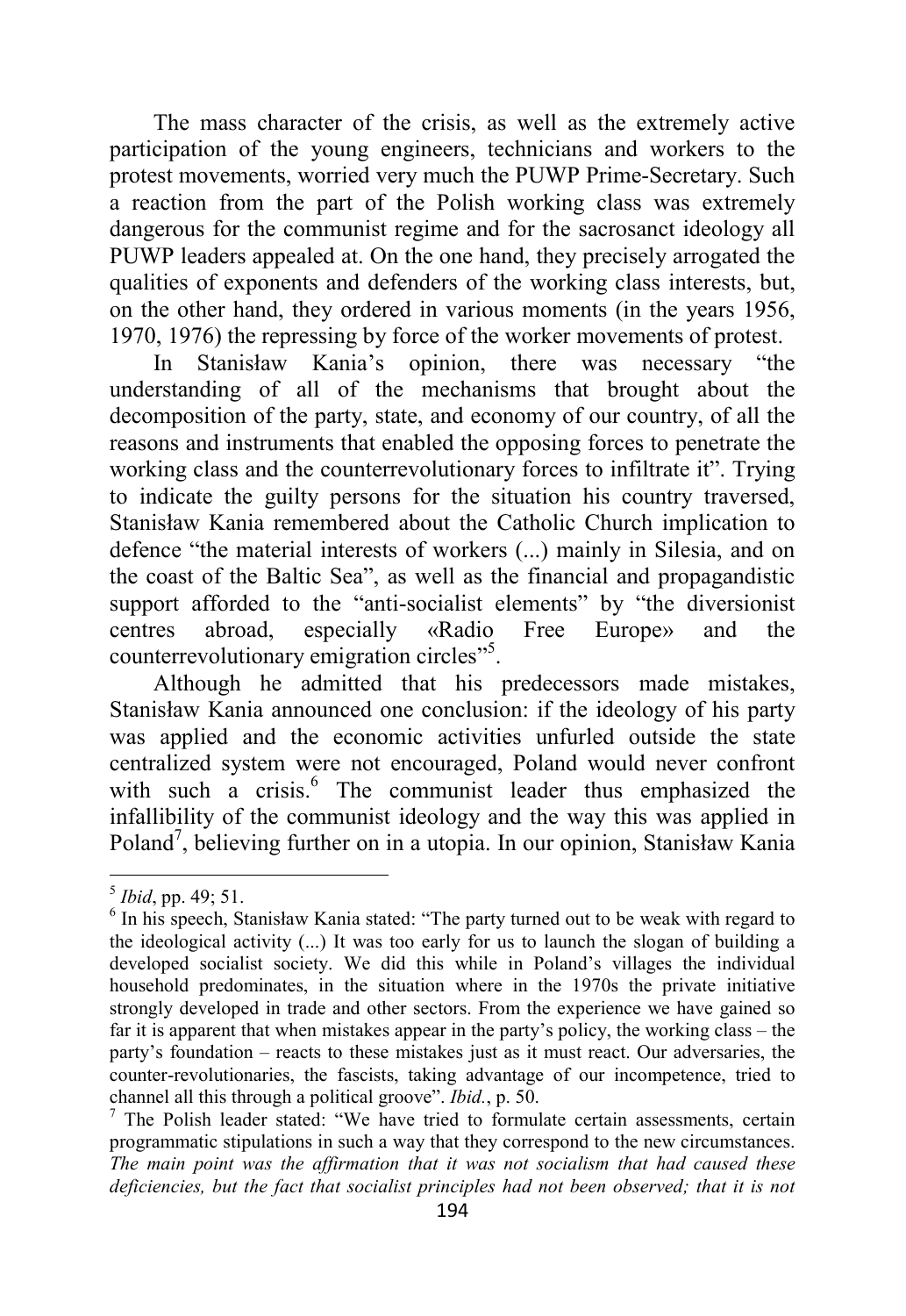did not take into account the numerous tentative to impose this ideology, helped by the saying: "All who are not with us are against us! (All who are not communists are contra-revolutionaries, anti-socialists, adversaries, fascists, etc!)".

At the same time, Stanisław Kania considered that the decision to negotiate with the Gdańsk workers representatives was well deliberated, though he was conscious that the situation Poland traversed "represents by itself a serious danger for socialism"<sup>8</sup>. Because the Polish leader concluded that "our party leadership came out of these strike-type conflicts with certain political advantages, in the sense that these conflicts were not solved by force but by political means, via agreements with the workers"<sup>9</sup>, we may ask if by chance, the Polish leader was not capable to understand the political significance of "Gdańsk Agreements<sup> $10$ </sup> or this was only a premeditated political artifice<sup>11</sup> he used

*the party that should be blamed for this situation, but the fact that some mistakes had been made. We launched the slogan of re-establishing socialist principles in Poland, reestablishing Leninist norms in our party life, and observing socialist ethics and norms of impartiality.* The line adopted at the seventh Plenary Session was approved by the whole party, and by public opinion. *Within the framework of the party there existed, for a long time, a certain state of mind, a situation in which the party members and the party active (core) turned their backs on the issues they had to solve.* It is for this reason that of late, all the members of the Political Bureau and of the Central Committee have taken part in the meetings with the party members, as well as in the meetings with nonparty members, the party thus re-establishing its force and influence on the masses (our underlining)". *Ibid.*, p. 52.

<sup>8</sup> Ibid., p. 48. Stanisław Kania also stated: "Even in the current difficult conditions, we think that the use of political measures to solve strike-type conflicts was appropriate. Different measures could have given rise to a wave of demonstrations, and bring about bloody confrontations". *Ibidem*, p. 50.

9 *Ibid.*, p. 51.

 $\overline{a}$ 

 $11$  The balance between the admittance of the gravity of crisis Poland traversed and the wish to demonstrate that efficient measures were adopted for keeping the country under the control, between the emphasizing of political advantages which were in fact nonexisting, and presenting the errors committed by the party leaders, had probably the purpose to create confusion among the listeners. A series of perturbation factors (information offered in cascade, the participants boredom, the speech length, the tension

 $10$  Starting from Stanisław Kania's declaration, we may ask: What kind of advantages a dictatorial political regime can obtain when it is confronted with a deep economical crisis? An economical crisis evidently presumes to loose political capital, not to gain it! When it comes to a political system based on the theory of unique party, the situation becomes more serious, because during the economical crisis are troubled the interests of the entire (unique) leading political class, fact which puts in danger inclusively the national security of the respective state.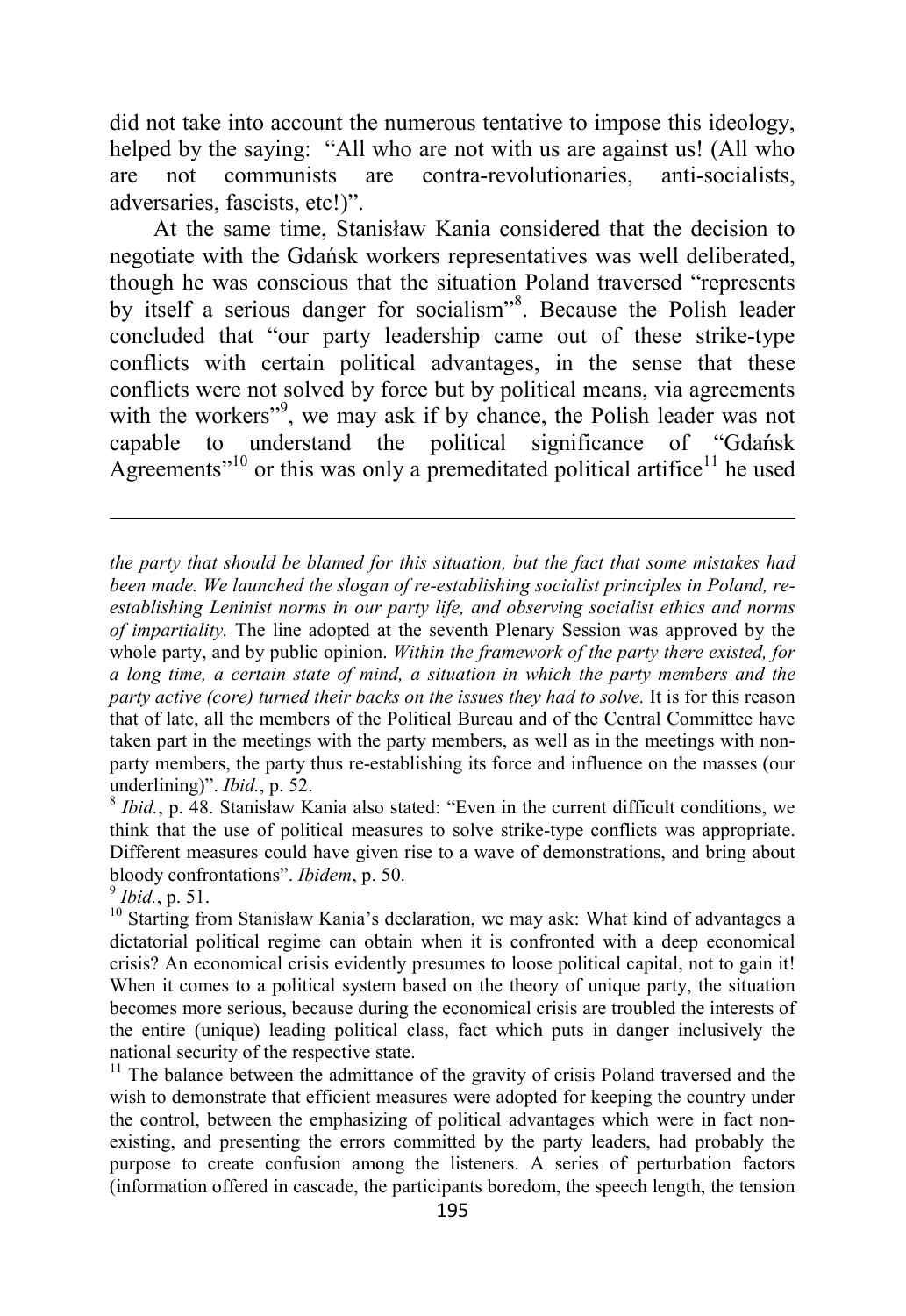for imposing his conclusions by an ambiguous reasoning/speech<sup>12</sup>. In our opinion, the rightfulness of that decision determined an effect exactly contrary to the one expected by the Warsaw authorities: loosing of control exercised by the communist party on the majority of Polish workers. The massif diminution of the numbers of members from the trade unions controlled by PUWP (about 6 millions in just three months<sup>13</sup>) demonstrates the imperative wish of changing of the Polish people, and changing meant renouncing at the communist ideology and

 $\overline{a}$ 

<sup>12</sup> The Polish leader admitted, among others: "*We have done our utmost to re-establish the situation, but we have not succeeded in doing everything that was needed in regard to both the propaganda and the organization of the fight against the antisocialist forces* (...) *We have also underrated the great force represented by the pressure exerted by the hundreds of thousands of party members for the purpose of calling to account those who committed the serious mistakes that had caused the situation – so dramatic – of our country*. Hence the necessity of making cadres changes (sic!). At the latest plenary session of the Central Committee *the necessity arose of drawing conclusions about comrade [Edward] Gierek, who was invited to the plenary session but he did not turn up, and about comrade [Piotr] Jaroszewicz* (our underlining)". CHNA, *CC of RCP – Chancellery*, file 74/1980, p. 52.

In the Stanisław Kania's speech may be observed that he pleaded a "pro domo" cause to assure his own political survival. But he did not tell the essential conclusion: PUWP lost on 31 August 1980 control on the Polish workers. In return, with the help of general auto-critical sentences, the Polish leader admitted two of the less important failures: the low efficiency of the communist propaganda and the insufficient organizing of the fight against "anti-socialism forces". In the same time, he cunningly minimalized the guilt of the Polish communist leaders, by mentioning for the respective failure only the leaders who were during December 1970 – August 1980 on the top of the Polish political pyramid and who were already "proscribed" by Moscow: Edward Gierek, former primesecretary of CC of PUWP, and Piotr Jaroszewicz, former prime-minister during the Gierek's period.

Was Stanisław Kania not conscious by the fact the guilt actually belonged to the entire Polish political class? Did Stanisław Kania deliberately omit to pronounce other names, not to endanger his situation within his own party? In our opinion, both questions could receive an affirmative answer, because the lie by omission was part of the communist propagandistic arsenal, but only the following researches may confirm or invalidate these hypotheses.<br> $^{13}$  According to

According to Stanisław Kania's affirmation at the reunion in Moscow, "the [industrial] branch trade unions [which were controlled by PUWP] include somewhere about five million working people, while – unfortunately – about six million people joined the "Solidarity" trade union [since August 1980]". *Ibidem*, p. 51.

of the historical moment), could act like inhibiting agents in the analysis processes of the participants at the reunion and, thus, the reasoning presented by Stanisław Kania could became, at least for the moment, acceptable/true for all.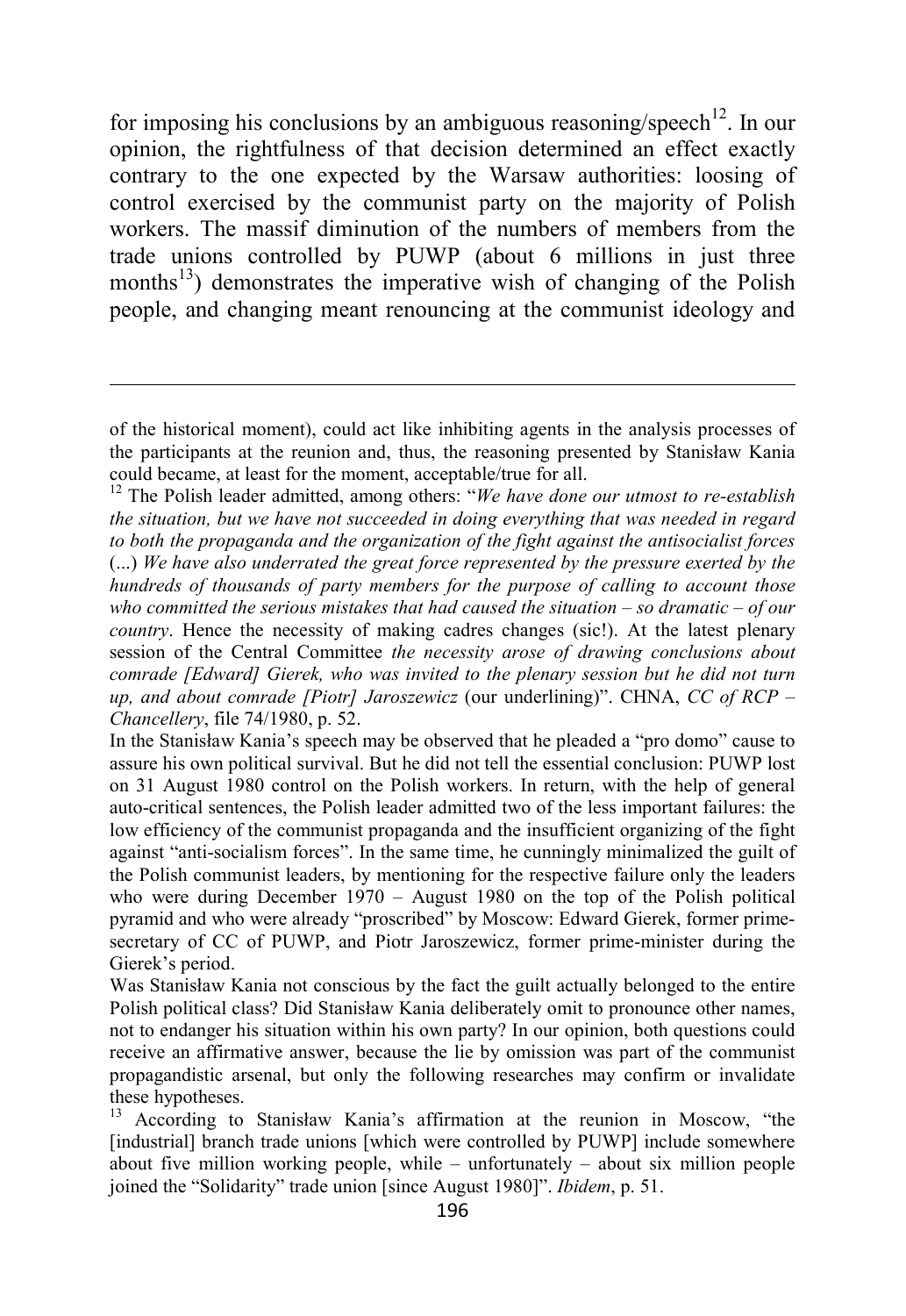disappearance of the political regime, which imposed it by force and maintained it by terror.

Consequently, we consider it was natural for Leonid Ilyich Brezhnev and the other leaders of the states who were WTO members not to agree "the using of political measures to resolve the strike conflicts" and to consider the only method by which Stanisław Kania and his party colleagues could maintain their positions was the massive using of the security forces loyal to PUWP, against the leaders of "Solidarity".

Analysing all these facts, we may formulate the following hypothesis: Stanisław Kania understood the fact that, suddenly, the main leaders of the PUWP and the leaders of the Polish security forces could be obliged to renounce at the privileges they afforded during a long period, by force, lie and trade of influence, because that privileges precisely contradict with the communist ideology they preached and defend. This hypothesis may be true because the Polish leader remembered in his speech about the fact that "in Poland there appeared a strong phenomenon of strongly criticizing the cases of many representatives of the leadership circles who enriched themselves, and used their situation in their own interests". Stanisław Kania admitted, also, the fact that "much to our regret, this phenomenon has had a mass character in the last ten years" and announced that measures were adopted to analyze the respective situation by the Control Commission of PUWP $^{14}$ 

In order to convince the communist parties leaders who participated at the reunion of the fact that a military intervention in Poland of the armies of WTO members' states was not necessary, Stanisław Kania briefly presented some of the concrete repressive and administrative measures<sup>15</sup> he took or was going to take in the next period: establishing

<sup>&</sup>lt;sup>14</sup> *Ibid.*, p. 52. Stanisław Kania stated: "The situation in the country is difficult, but it has a differentiated character. The most difficult situation is on the Baltic seaside, in the capital, and in the Wroczlaw region. Positive changes took place in Silesia, Katowice, Krakow, and Poznań".

<sup>&</sup>lt;sup>15</sup> The Polish leader stated: "We had to take a whole series of steps of repressive and administrative character. Under the leadership of the President of the Council of Ministers, there works a general staff constituted by the Political Bureau of the Central Committee, which monitor the application of a series of measures among which the introduction of military state [martial law] in Poland is included since the country's constitution does not provide for such a situation. We envisaged such a measure only from a military point of view. In addition, an operation to take the most active leaders of the counterrevolution into custody is being prepared. The principles of ensuring connections and the functioning of mass propaganda means, along with the communication and transport ways, are also being prepared. We are also creating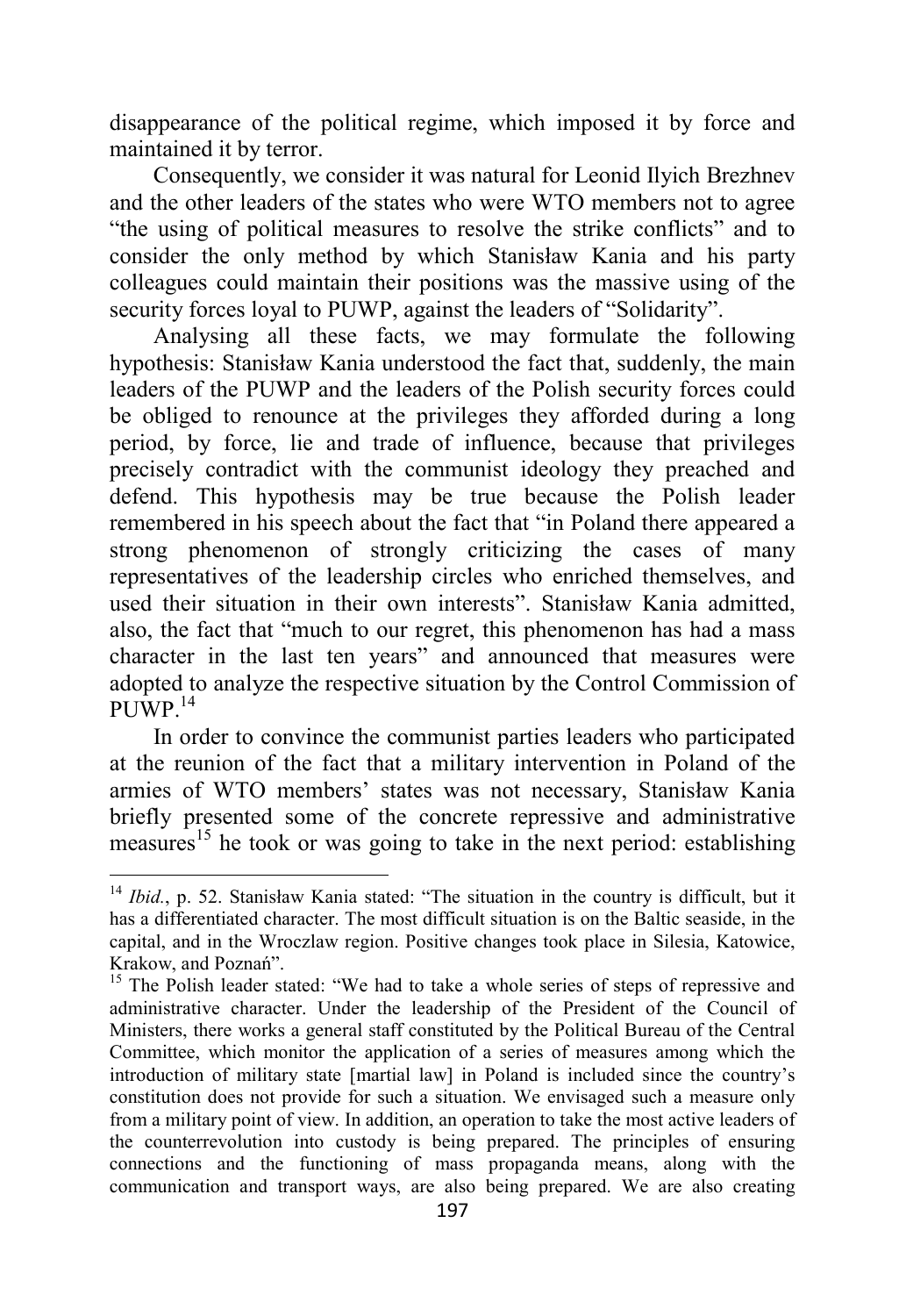of a special general staff (formed by the Political Bureau of C.C. of PUWP and led by the Polish Premier) for introducing the emergency state in the entire country; preparing of a vast operation to arrest the most important leaders of the anti-governmental protest movements; assuring of a total control on the mass-media, on the transport means and telecommunications; selecting of party members who remained "loyal to the communist cause" to form some armed special groups<sup>16</sup> to assure, if necessary, the enforcement of martial law.

The Polish leader presented, also, his opinion regarding the main problems he had to resolve in the next period. Firstly, he referred to the situation inside PUWP. This followed to be strengthened by a drastic limitation of the right of free expression.<sup>17</sup> The critics of the party members at the address of PUWP leaders were absolutely forbidden, because in the Stanisław Kania's view, they affected the party ideological unity and led to the appearance of the supreme crime of the dissident communists, the fraction forming<sup>18</sup>. Also, the Polish leader did not agree

special groups of party members whom we trust without reserve, and  $-$  if need be  $-$  we will give them weapons" (*Ibid.* p. 54).

<sup>&</sup>lt;sup>16</sup> *Ibid*. Until the beginning of December 1980, 19000 party members were already selected, and Stanisław Kania hoped that until the end of the same month he would have at his disposal 30000 of loyal men.

<sup>&</sup>lt;sup>17</sup> The PUWP leader also stated: "The main issue is the party. *It is very important for us to come out of this situation of settling accounts* to understand the great danger menacing socialism in Poland. Not all of the party members realize this danger. *We underscore the necessity of ideological unity, of discipline, of the fight against factions, which – in our conditions – gives rise to attempts to create, throughout the country, several centres*, appeasement commissions, coordination commissions outside the party structure, with the regional committees, and in other instances. One of the organizers of this factionist activity was expelled from the party a week ago (our underlining)". *Ibid.*, p. 55.

The respective interdiction was formulated by specific terms of the communist manner of speaking, as to only apparently respect one of the purposes of the ideology proclaimed by the communist propagandists: the right for free expression for the entire working class. In reality, due to the ideology they assimilated and promoted, the communist leaders from the whole world were from the beginning meant to become dictators. According to the communist ideology, only the working class had the right to designate the political representatives who would become at a certain moment leaders of the party-state. The conviction and destroying of the system with several parties by the communists, finally generated the appearance of dictators, who claimed/pretended social origins of workers to benefit of the support of the working class in whose name they pretended they led the country.

 $18$  According to the communist ideology, the working class had to fight both against the exploiting classes (the bourgeoisie and the landowners), but also against the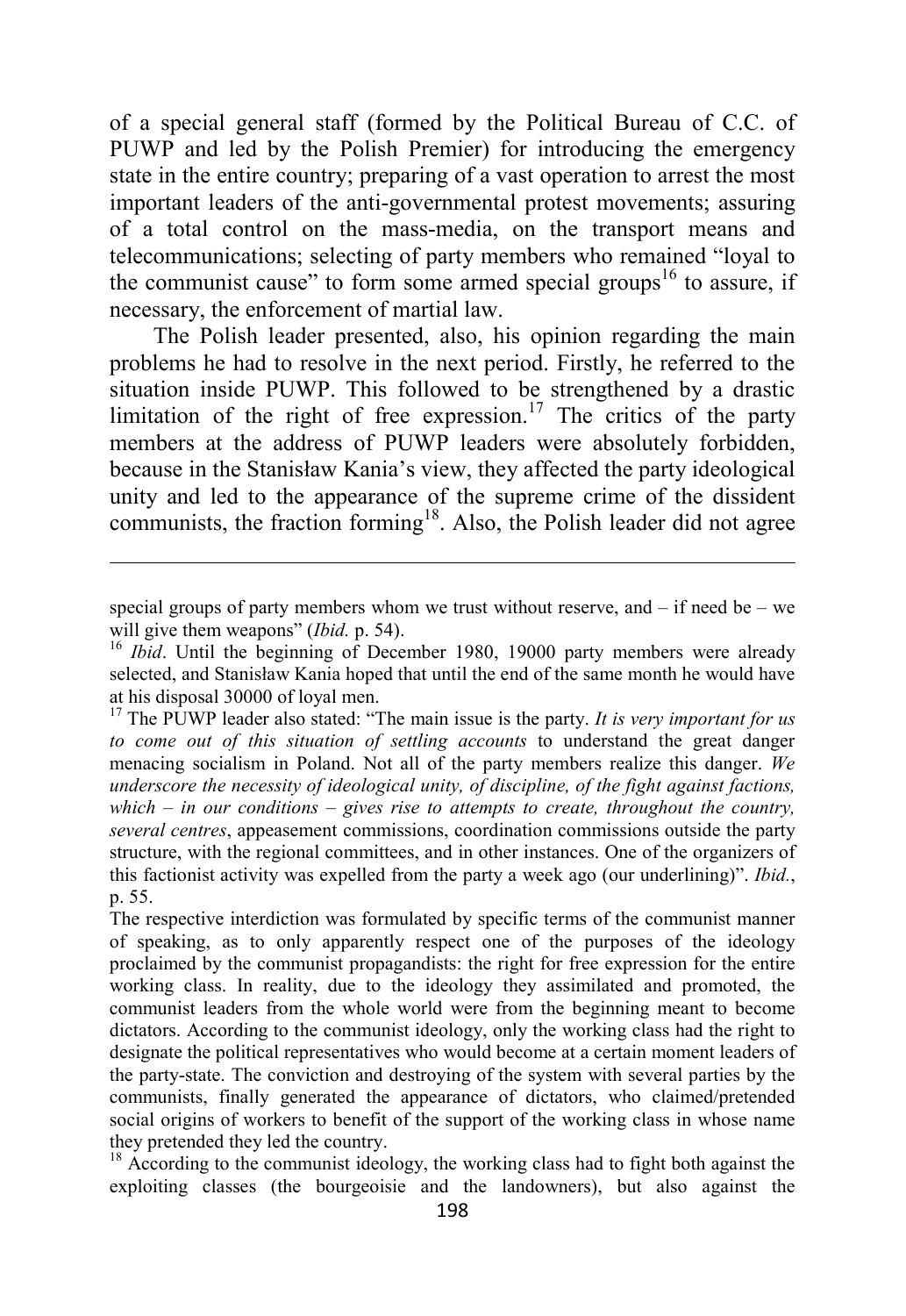with the organizing of party Congress in those moments because he wished to avoid the PUWP splitting up. He admitted the fact that "we cannot be sure that we could have delegates [at the Congress] who are people faithful to the party cause, to Marxism-Leninism"<sup>19</sup> and announced that the Congress works were going to take place only at the end of the first trimester or at the beginning of the second trimester of  $1981^{20}$ .

In the second place, Stanisław Kania remembered the fact that massmedia was no longer entirely under the control of the communist party and promised he will continue to realize a series of changes to improve the propagandistic activity among the people.

In the third place, the Polish leader referred to the problem created by the "Solidarity" independent trade union that practically destroyed the trade union unity in Poland. In order to counteract the actions of the new trade union, Stanisław Kania announced that pressures were exercised to organize new elections within "Solidarity", occasion to impose "trustful people of the party" in certain leading structures of the leadership of the "contra-revolutionary forces". The infiltrating action of some secret agents within leadership of the "Solidarity" trade union was unfurled in the same time with criticizing its rules. Stanisław Kania considered that "Solidarnošć" was a simple trade union organization and, consequently, it had no right to interfere in the political problems of the country. Practically, the Polish leader wished to utilize attorney artifices against an organization he did not control, hoping to provoke as large as possible dissentions within the trade union leadership.

In his speech, Stanisław Kania mentioned also that the youth organizations controlled by the communist party followed to be further on supported, but he did not precise in what way that support was afford. In the same time, the Polish leader declared that both the army and the security forces behaved well until that moment, and affirmed that the new recruitments did not influence in a negative way the discipline

<sup>&</sup>quot;fractioning" people, who would try to split up the worker movement from the inside. But such a view permitted the communist leaders (V.I. Lenin, I.V. Stalin, N.S. Khrushchev, L.I. Brezhnev, Gheorghe Gheorghiu-Dej etc.), in countless times, to forbid the right of free expression when they were criticized and contested by the ordinary members of the party – who invariably were accused by "fractioning" and, in most of the cases, violently eliminated.

<sup>19</sup> CHNA, *CC of RCP – Chancellery*, file 74/1980, p. 55.

<sup>&</sup>lt;sup>20</sup> The works of the PUWP Congress started eventually on 14 July 1981.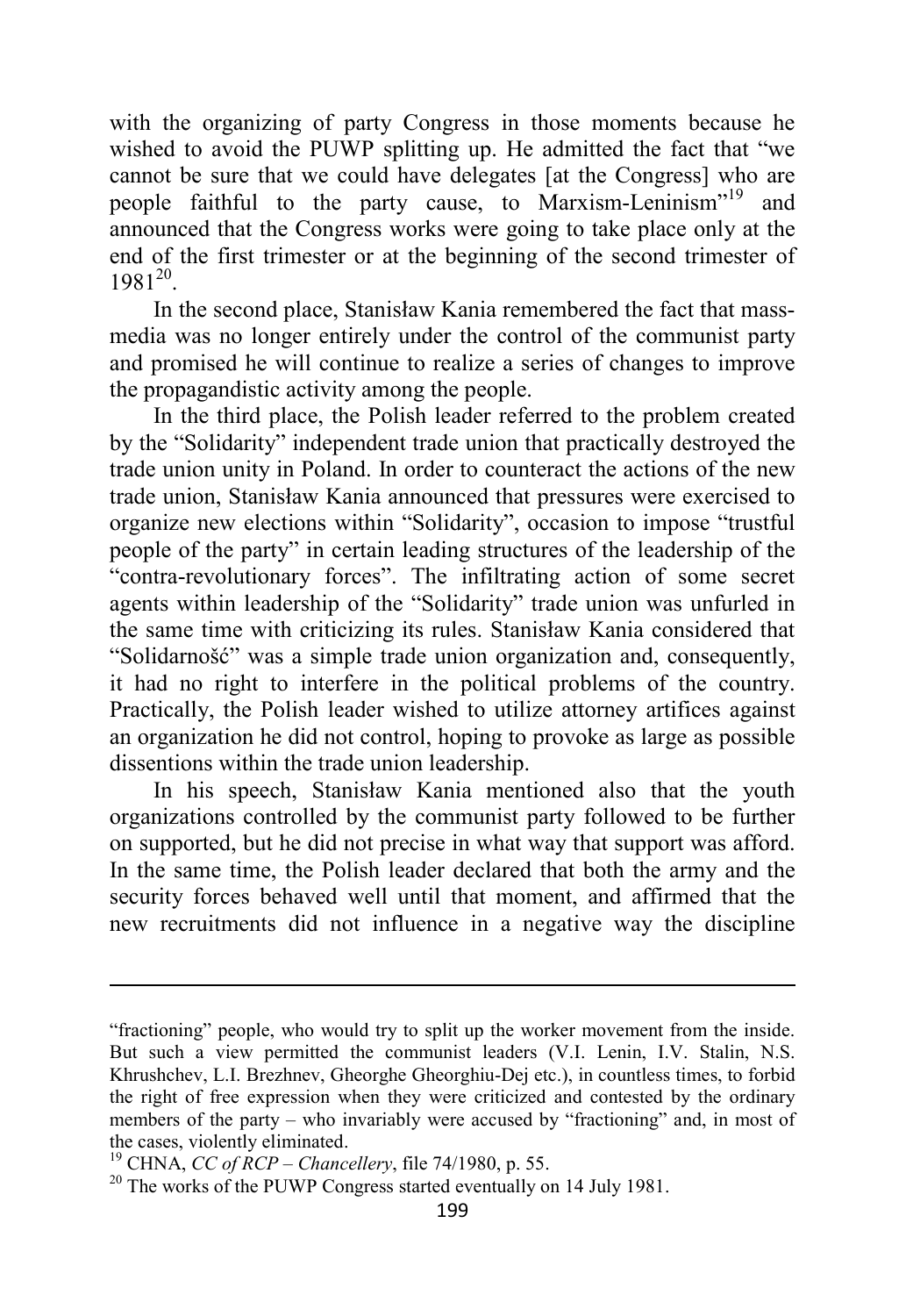within the state military structures, as long as the measures for a politicalideological education of the young recruits were maintained.

Also, Stanisław Kania referred to the Sejm activity and the popular council's activity and affirmed he did not agree with the organizing of general and local elections, as the leaders of the "Solidarity" trade union wished. In order to however stop the wave of discontent in the country, he disposed that at the end of the legislative activities unfurled by the Sejm, a session of interpellations would took place during an hour, with the participation of all ministers. Both the questions asked to the ministers, and their answers, were already live broadcasted by the Polish television.

The last important problem Stanisław Kania wished to present was that which referred to the economic crisis Poland traversed. He emphasized the fact that the merchandises existent on the internal market were insufficient (the difference between offer and demand was about  $20\%$  in the demand favour)<sup>21</sup>. As a result, the imports of food products increased, thus aggravating the problem of the country external debts  $^{22}$ and the aliments repartition system was modified by introducing a rationalization through the aliments cards.

 The situation was identically dramatic concerning the Polish exports. The reducing of coal production directly affected the country balance of payments because the coal formed important merchandise for the Polish export. Also, the tensions on the Polish internal market determined the Warsaw authorities to significantly diminish the export of modern TV sets with colour image, and also the automobile export, to may honour the massif demands on the internal market.<sup>23</sup>

<sup>&</sup>lt;sup>21</sup> CHNA, *CC of RCP – Chancellery*, file 74/1980, p. 57.

<sup>&</sup>lt;sup>22</sup> Stanisław Kania stated: "We also have serious problems in regard to our foreign debts. *Our debts* in connection with the short-term credits *amount to about 26 billion dollars. Next year we will have to import goods for about 10 billion dollars. Consequently, the exports will not be enough for us to make the payments for credits, and the whole import will be made on credit* (our underlining)". *Ibidem*, p. 58.

 $23$  According to the economical view of the Warsaw communist authorities, the industrial units that realized modern products of current consumption were built by the help of the external credits, and they had to export the absolute majority of the products they realized, in order to obtain the hard currency necessary for paying the external debts created when the respective industrial units were bought. Thus, an extremely restrictive economical circuit was created, which was profitable only as long as those products were realized with Polish labour force, which was extremely cheap, and exported at the high prices from the developed capitalist states. The communist economists did not take into account that the market of capitalist states functioned on other criterions, being very mobile and unpredictable on a long term. They tried to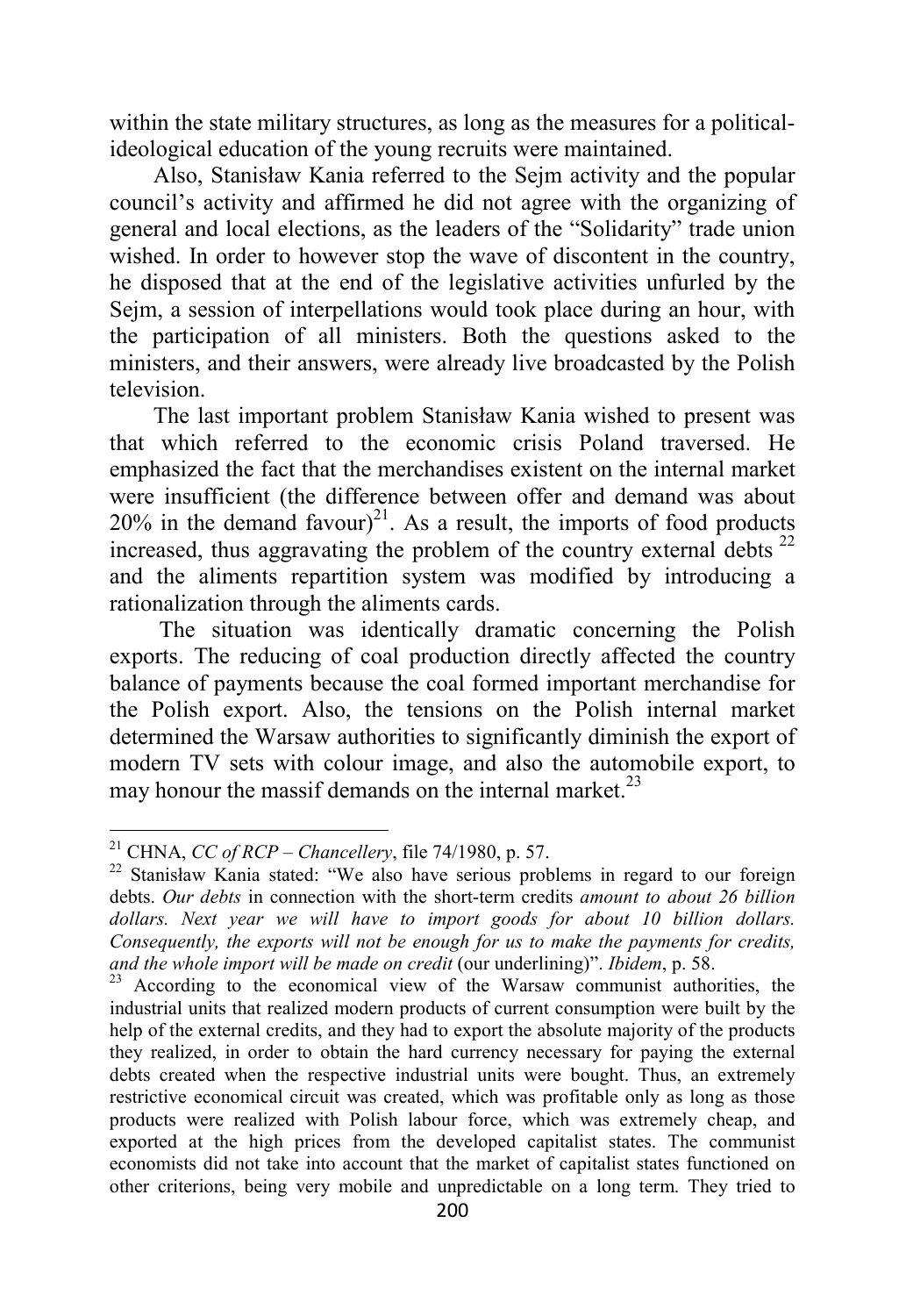The Polish communist leader admitted at the reunion in Moscow, without denial, that Poland economically depended by the financial credits and aid from abroad (offered both by USSR and the developed capitalist states, especially by USA and the Federal Republic of Germany<sup>24</sup>), but he considered that only the Western states generated threats with political character for the Warsaw regime, and not the Soviet Union. According to the respective reasoning, the massive economical support offered by USSR and GDR (mentioned just at the beginning of his speech) and the possible military intervention in Poland of the WTO members' states did not constitute a political threat for the Warsaw authorities because USSR and GDR and the "brotherly armies" intervened only to maintain the communist ideology in Poland. According to the communist theory, both the fractionating process inside the communist parties, and the fractionating process outside it, within "the international communist and worker movement", represented a political crime, and the concepts of national suzerainty and independence, of patriotism, were thrown to the history bin in the moment they appealed "the Brezhnev Doctrine".

Consequently, we can affirm that the support offered to Poland by the various international organizations and by a series of capitalist states, was refused by the Warsaw regime firstly from ideological reasons.<sup>25</sup> The invoking by Stanisław Kania of the reappearance of new salary claims in the case new Western financial credits were accepted represents, in our

realize products according to the socialist economy rules, and sell them on a market where the production and selling rules were very different. Thus, we may say that the communist leaders tried to impose an economy which was planned from the level of political power's centre, not only to the countries they led, but also to the capitalist countries, where the freedom of action was in flagrant contradiction with the framing into a hyper-centralized "Procust's bed".

<sup>24</sup> Stanisław Kania stated at Moscow: "Poland is still very strongly dependent economically on capitalist countries, especially the Federal Republic Germany and the USA. This situation gives rise to certain threats of a political character". CHNA, *CC of RCP – Chancellery*, file 74/1980, p. 58.

<sup>25</sup> Stanisław Kania stated: "*The United States gave us to understand that if we participate in the International Monetary Fund, we will have more advantageous credit terms*. Our position is very clear on that score. *We let the leadership of the Communist Party of the Soviet Union know our position, telling them that we will not make such a decision – first of all from the point of view of principle since we do not want to create a diversion in our family of socialist countries* – and, secondly, because if we used such credits, certain pressures on us to increase wages on a national scale would once more gain impetus (our underlining)". *Ibidem*.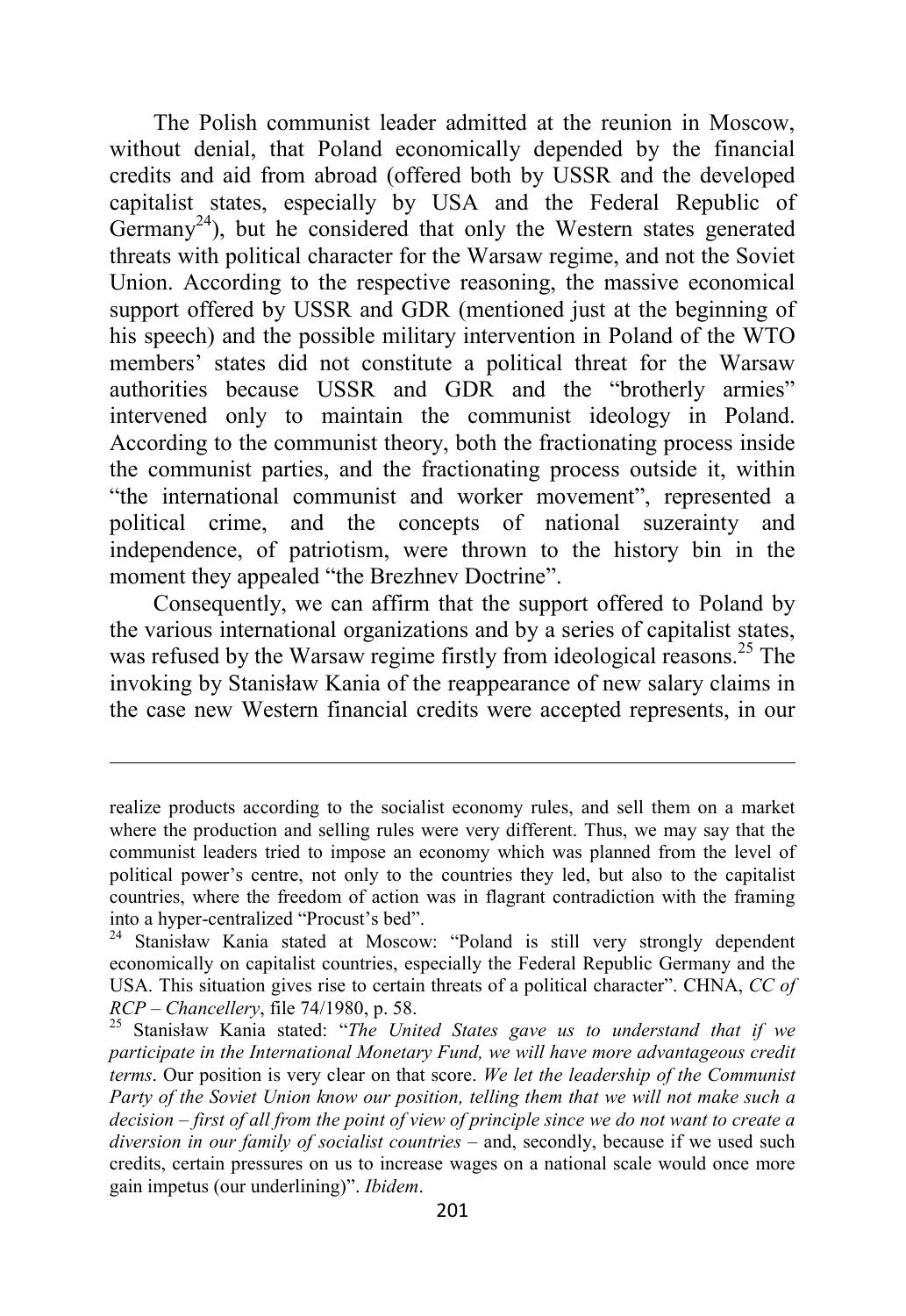opinion, a wrong justification<sup>26</sup>, which was meant to rather demonstrate his fidelity over the "common cause of the communism". Stanisław Kania wished to maintain the Polish economy in the limits imposed by the communist ideological concepts (with the purpose to keep his political power), although this situation generated great problems for the national economy managing and leading, much more serious than a limited increasing of the worker salaries.<sup>27</sup> The Polish leader foresaw on December 5, 1980, that he would succeed to organize and stabilize the country's economic situation in about three years, but to reach this purpose he needed "a powerful help"/massif economical support, especially from USSR.<sup>28</sup>

At the final of his speech, the Polish communist leader committed himself to annihilate, helped by the party he led, "the contra revolutionary activity" on the whole territory of his country<sup>29</sup> and declared he was disposed to put in practice other measures, too, besides the political ones (this practically being a veiled allusion to the introduction of martial law). $30<sup>30</sup>$ 

<sup>26</sup> In our opinion, Stanisław Kania was conscious of the fact that the International Monetary Fund offered credits only for realizing a macro-economic stabilization in Poland and re-launching of some profitable economical activities, not for increasing the internal consumption.

 $27$  The Poland economical situation was so disastrous that this seriously affected the citizen living standard. Consequently, we may ask in what consisted, from a moral point of view, the communist humanitarianism the propagandists of the Warsaw authorities preached? In the macabre application of the communist ideology, which had to be maintained in Poland even with the price of sacrificing the life of all Polish citizens?

 $28$  "We took certain steps to stabilize the economic situation of our country – Stanisław Kania stated. *This activity will last about three years, and its purpose will be to organize and re-stabilize the situation in* Brezhnev to grant us help, and *we have guarantees from the Soviet experts*. We have already received a lot of help from *Polish economy*. To be able to come out of this difficult economic situation, *we need strong help*. We asked comrade the Soviet Union, a fact we highly appreciate. We are now drawing up an economic reform, which is prepared by an Economic Commission. We want to use the experience of the fraternal socialist countries (our underlining)". CHNA, *CC of RCP – Chancellery*, file 74/1980, p. 58.

Analyzing on the whole the Stanisław Kania's speech, we may observe the fear/obedience he had towards Leonid Ilyich Brezhnev, who could at any time order the Poland invading, and also the wish the Polish communist leader had to deal tactfully with the Moscow leader susceptibilities in order to apply his own economical politics, that resembled very much with a politics of the fact already carried out.

<sup>&</sup>lt;sup>30</sup> Stanisław Kania stated: "The most important is the party, its consolidation, its influence on the whole working class. A main condition is to stop the activity of the counterrevolutionary forces. The evolution of the situation can present us with the necessity to take steps not only of a political character. Rest assured, comrades, we will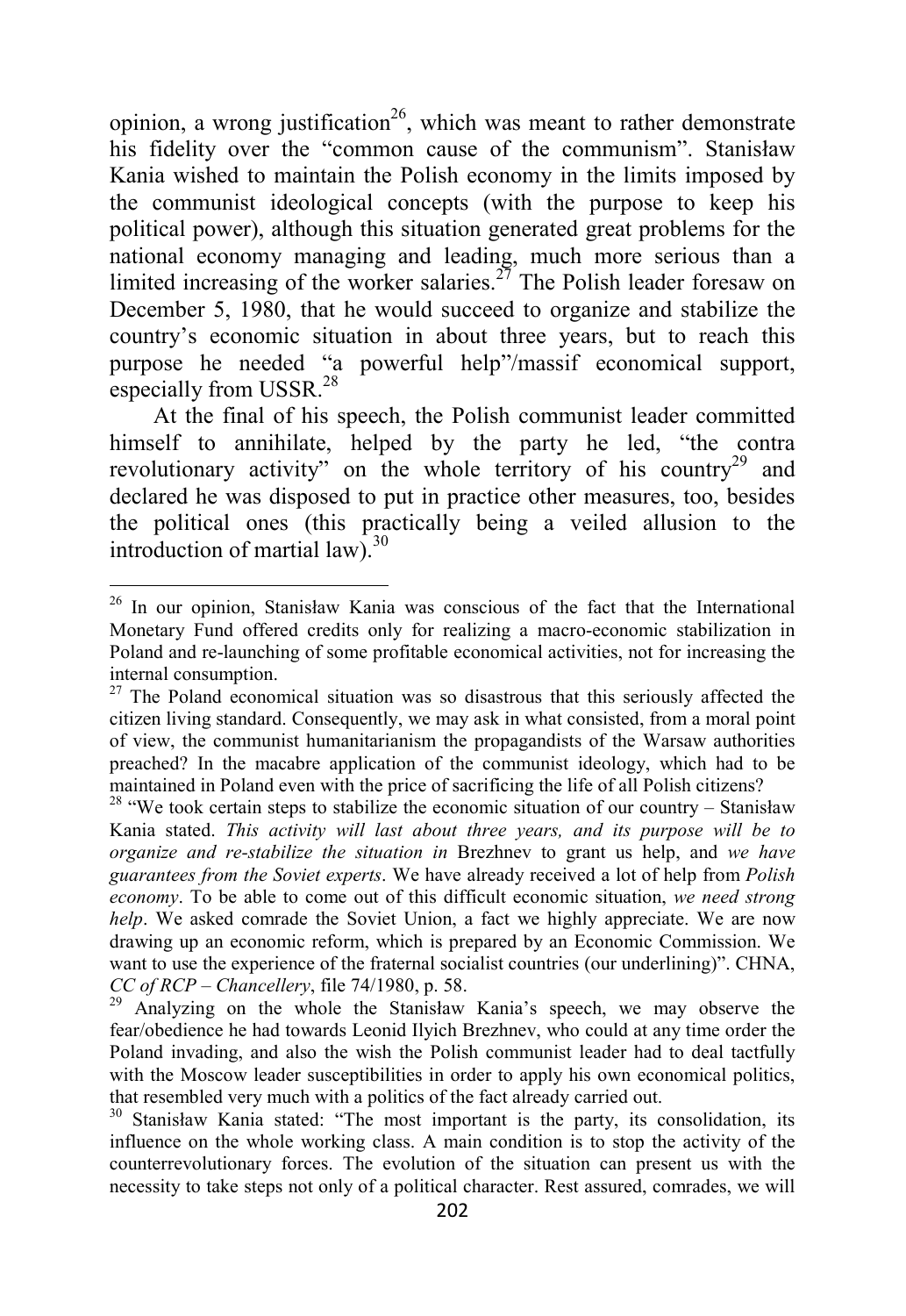The reunion in Moscow continued with the speeches of Todor Zhivkov, Gustav Husák, Erich Honecker, Nicolae Ceauşescu, János Kádár and Leonid Ilyich Brezhnev.<sup>31</sup>

In order to demonstrate especially to the socialism adversaries that "Poland is not and will not remain alone in this hard period", Todor Zhivkov started his speech from an ideological precept, well known by the communists: the proletarian internationalism.<sup>32</sup> He appreciated the events that took place in Poland starting from August 1980 did not constitute only a Poles problem, but a problem of the entire community of communist countries (that was inclusive the WTO members' states). To support his affirmation, the Bulgarian communist leader invoked, successively, the following reasons which were entirely true: the Poland territorial dimensions; the important role the Polish state had within the Warsaw Treaty Organization, in the conditions of existence of two great rival political-military alliances, NATO and WTO; the anti-communist actions in Poland could generate similar protest movements in the other states which were WTO members' states (the Domino's principle) $^{33}$ .

 $\overline{a}$ 

 $32$  "This meeting – the Bulgarian leader stated – represents an expression of the consistent internationalism that characterizes the relations between the parties and countries belonging to our socialist community. The socialism adherents, and also the socialism adversaries, both from the inside and from abroad, all will become aware that Poland is not alone and will not remain alone in this hard situation. This raises the state of mind of the healthy forces in Poland and will act to clarify those who believe Poland will be diverted from the course it chose". CHNA, *CC of RCP – Chancellery*, file 74/1980, p. 67. An example of application of "the proletarian internationalism" in the name of "the communist cause" is invading of Czechoslovakia in August 1968 by the troops of five WTO members' states (USSR, GDR, Hungary, Poland, and Bulgaria).

 $33$  "We must take into account – Todor Zhivkov stated on 5 December 1980 – that Poland is the second in size among the socialist countries who are members of the Warsaw Treaty [Organization] and that we cannot admit any under-appreciation of the destabilization in Poland and of the events that took place. In the second time, Poland occupies an important place in the European balance of forces and the negative development, further on, of the events there, can provoke a chain reaction, with

be ready to act against the counterrevolution, for the defence of socialism in Poland". CHNA, *CC of RCP – Chancellery*, file 74/1980, p. 59.

<sup>&</sup>lt;sup>31</sup> According to some protocol rules established by the Soviets, the representatives of the states who participated at the reunions of the Warsaw Treaty Organization began to speak in the following order (it was taken into account how the first letter of the respective country name was positioned in the Cyrillic alphabet): Albania (since 1961 Albania did not participate at the WTO meetings), Bulgaria, Czechoslovakia, GDR, Poland, Romania, Hungary, USSR. During the extraordinary session in Moscow (5 December 1980) the respective rule was not respected by Stanisław Kania because the specific subject of that reunion: the special situation Poland traversed at that moment.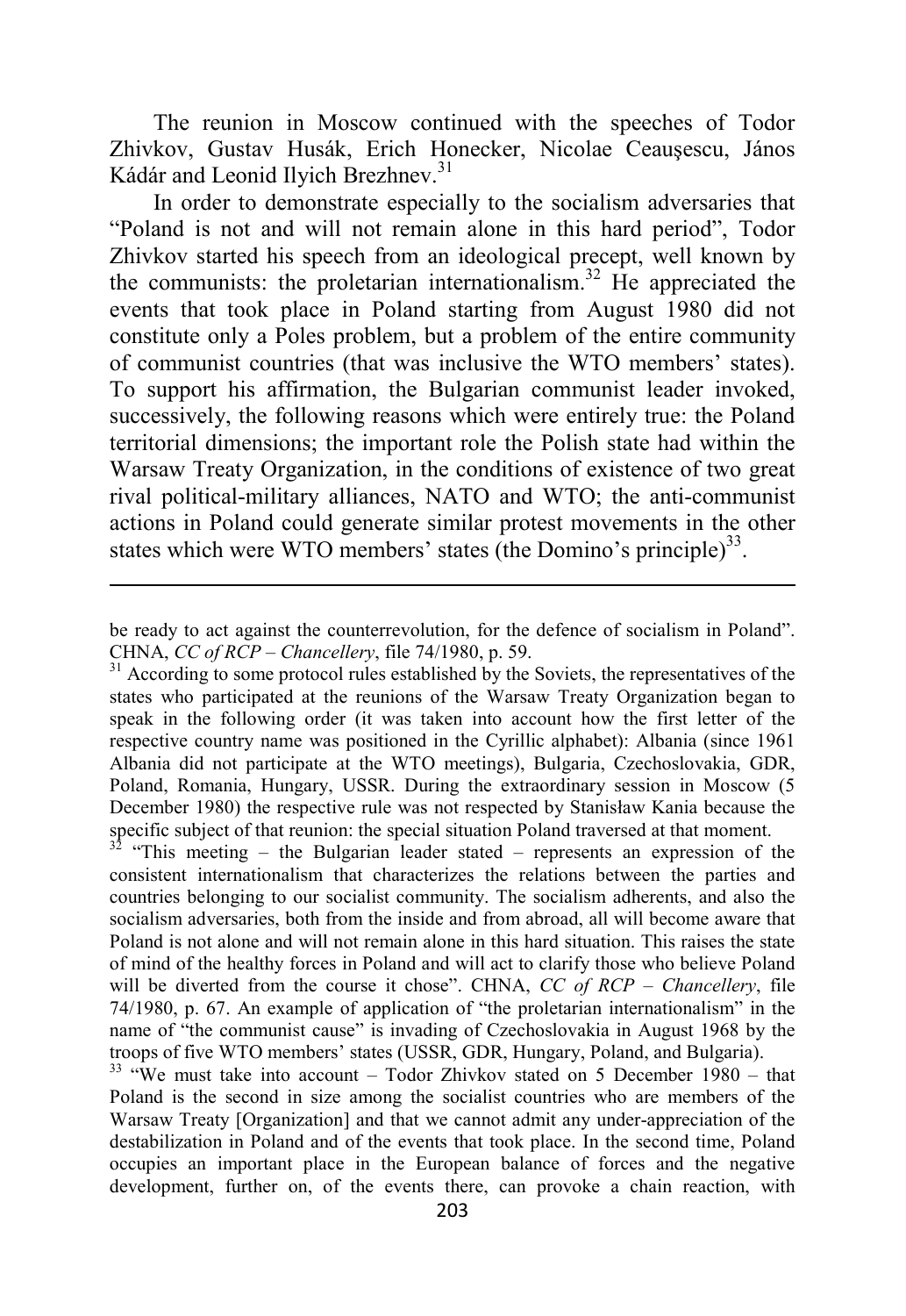In his speech, Todor Zhivkov declared that, in the opinion of Bulgarian authorities, and in his opinion, of course, the economic and political crisis in Poland appeared as a result of some mistakes committed by the PUWP leaders, at which added the actions organized by the ideological enemies from inside and outside the country.<sup>34</sup> In the same time, the Bulgarian leader emphasized the fact that at the level of PUWP leadership "it does not exist a clear appreciation of the events and it does not exist a program to get out from the actual situation", and "the absence of a program is one of the causes this process continues<sup>355</sup>.

After he critically appreciated the situation Poland traversed, Todor Zhivkov made a proposition for the crisis resolving. "Firstly – declared the Bulgarian communist leader –, *we consider the solution must be searched by the Poles themselves.* Various variants must be elaborated, according to the real situation, and *the Polish comrades must be ready to apply them inside the country by the forces of the PUWP and the Polish Popular Republic.* Our appreciation is reduced at the fact that such possibilities exist in the present (our underlining)"<sup>36</sup>. Todor Zhivkov considered that the Warsaw authorities spent almost all the political solutions and, consequently, he urged Stanisław Kania to use the Polish army and the security forces he had at disposal, against all who contested in a way or another the leading role of PUWP within the Polish society.<sup>37</sup>

extremely grave consequences. In the third time, no doubt exists that the class enemy makes all the efforts to transform Poland in a factor of anti-socialist fight, which will influence the other socialist countries – and this is a real danger. That is why we have no right not to see these events or to underestimate them. The events in Poland must lead to conclusions for our countries, too and that is why we act in this direction". CHNA, *CC of RCP – Chancellery*, file 74/1980, p. 68.

<sup>&</sup>lt;sup>34</sup> The Bulgarian leader stated: "Our appreciation is that here we deal with an economical and political crisis in the Poland development, provoked, on the one hand by the mistakes of the PUWP and on the other hand, by the actions of the anti-socialist forces, who, without doubt, act for a certain time inside and outside Poland". *Ibidem*. <sup>35</sup> *Ibid.*, p. 69.

<sup>36</sup> *Ibid.*.

<sup>37</sup> "*In our opinion* – Todor Zhivkov stated –, if there would be made a class appreciation towards the situation in Poland, we must say that *the possibilities of political approaching used by the Polish comrades are almost finished* (...) That is why *I believe that we must strongly act, joining peaceful and not peaceful means, using the army, the security organs and the police*, who must enter into the fight against the enemy, as the essence and the functions of the state organs ask it. Only this way, the balance of forces can be changed for the socialism benefit. *If they will not proceed this way, the danger exists to desegregate the proletarian dictatorship. We will not have other choice, too.* A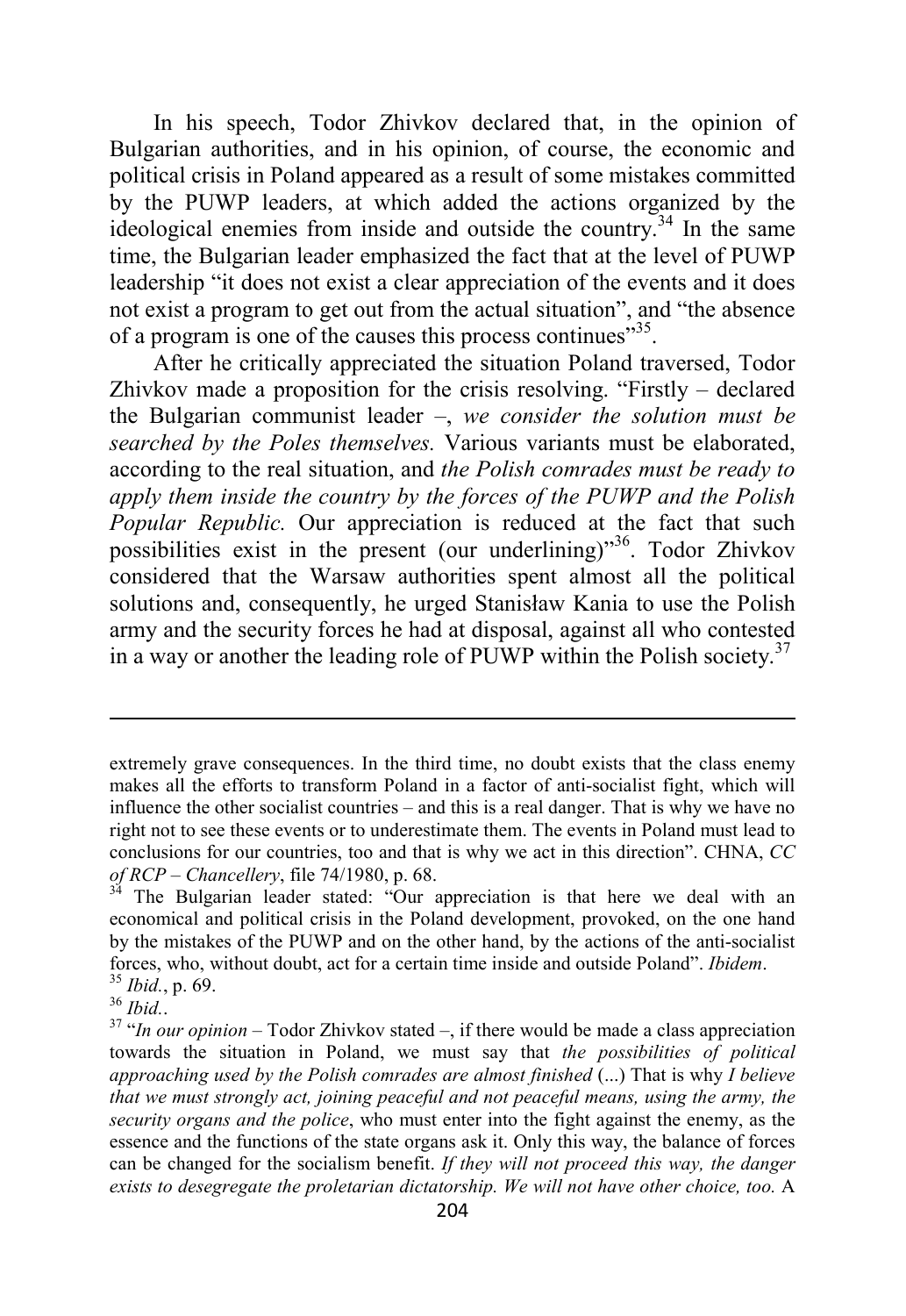Implicitly, the Bulgarian leader proposal excluded an imminent execution of a military intervention in Poland by the armies of the WTO members' states, but, on the other hand, Todor Zhivkov affirmed in a veiled mode that an eventual failure of the PUWP leader would dangerously deteriorated both the Poland situation, and that of the WTO members' states, and such a crisis would inevitably generate a foreign military intervention (of the WTO) in Poland.

After Todor Zhivkov's speech, it followed the speech of the Czechoslovakian leader, Gustav Husák. He presented, at large, his point of view regarding the purpose of those who supported "The Prague Spring" and compared the situation in 1968 in Czechoslovakia with the evolution of events in Poland in the autumn of  $1980<sup>38</sup>$ . In his opinion, the capitalist states were guilty for the political and economic crisis that appeared in the socialist countries $39$ .

Gustav Husák approached also, the subject regarding the organizing of the works of the PUWP Congress. He advised Stanisław Kania to postpone the congress unfurl and firstly to realize a filtering of the party he  $led<sup>40</sup>$ . In the same time, the Czechoslovakian leader encouraged his Polish homologue to use without fear the repression forces, including the army units, against those who contested the PUWP leading role within

favourable variant to defence the socialism in Poland is extremely important, both for the Poles and for us (our underlining)". *Ibid.* pp. 70-71.

<sup>&</sup>lt;sup>38</sup> The Czechoslovakian communist leader declared at a certain moment: "In Czechoslovakia, also, at the end of '60s increased the spirit of not satisfaction in the society (...) The imperialism understood quite rapidly that because of this situation, a possibility opens to realize plans which were plotted during a long time, for capitalism reestablishment, and started this in Czechoslovakia. In the summer of 1968, what happened on the whole in our country was prepared during a long time by the imperialist forces, by various anti-socialist, contra revolutionary forces, and this resemble very much with the facts that took now place in Poland. *Ibid.*, pp. 74-75.

<sup>&</sup>lt;sup>39</sup> "If something negative happens in the socialist countries, the capitalist countries are responsible for this – declared Gustav Husák in Moscow. They want to extend the situation in Poland and Czechoslovakia, to the German Democratic Republic and to other socialist countries". *Ibidem*, p. 75.

<sup>&</sup>lt;sup>40</sup> The Czechoslovakian leader mentioned, among others: "Some of the comrades present here, among who is the comrade Brezhnev, said so [in 1968]: do not rush, do not hurriedly convoke the congress. I listened to that advises and when the party was purified, when the links were in the communists hands, I prepared the  $XIV<sup>th</sup>$  Congress, which opened the way to the country socialist development, further on". *Ibid.*, p. 77.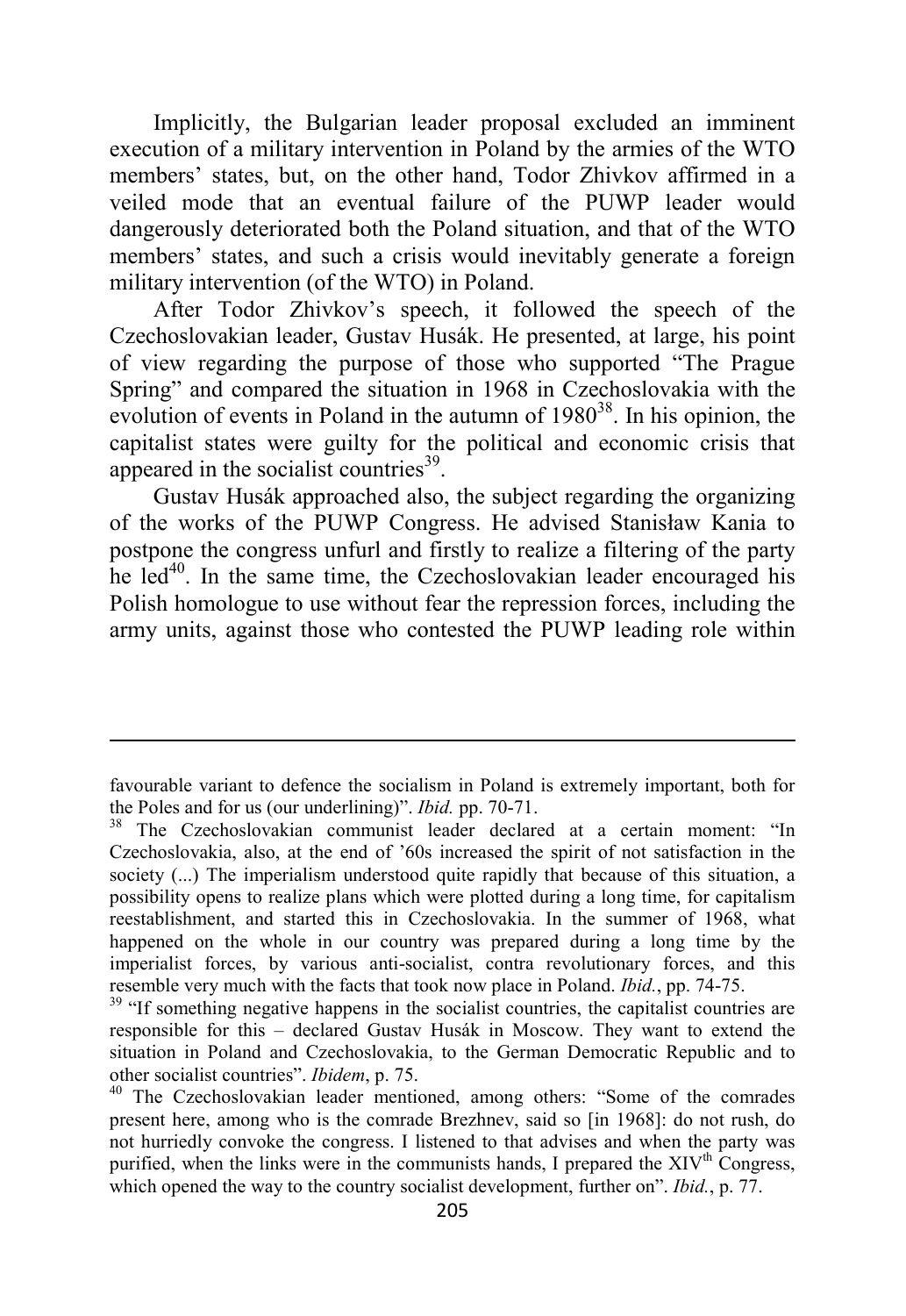the Polish society<sup>41</sup>, and gave himself as an example for the mode he decided to use force against his own citizens in August  $1969^{42}$ .

At his turn, Erich Honecker expressed his point of view regarding the crisis in Poland. He mentioned in his speech some statistical data concerning the help his country offered to  $P$ oland<sup>43</sup> and manifested his disappointment regarding the inconsequence of the PUWP leader, who promised he will not cede again towards the claims of "Solidarity", but did not respect his word, accepting the legal registering and acknowledgement of that trade union. $4\frac{3}{4}$  In the same time, the East-German leader manifested his discontent related to the strikes unfurl in Poland, affirming that: "It is inadmissible that strikes take place in

<sup>&</sup>lt;sup>41</sup> The humanitarianism at which the communist leaders refer in their speeches, evidently came in contradiction with the violent measures they applied to maintain their power. The application of the communist ideology was firstly realized by force, by terror. For example, in Moscow, Gustav Husák offered Stanisław Kania a very selfevident advice: "In any battle is a risk. *The greatest risk is that to loose all the socialism conquers – and this thing must be avoided at any price. If there is necessary to resort to extreme measures, then for a people of 35 millions the effort is not the most painful one* (our underlining)". *Ibid.*, p. 81.

 $42$  Gustav Husák briefly presented in his speech the situation he confronted with in August 1969: "When an year passed after the army forces of the brotherly countries entered in Czechoslovakia – declared the Czechoslovakian leader – in the country revived the anti-socialist forces in Prague and in other localities. But I warned them that the agitation do not help them. *The fights in Prague lasted three days, but I used force, the popular police, the state security organs, including the army. Then, only at Prague 2800 active participants were arrested, but not for a long time. They were registered and released*. From then, the anti-socialist, contra revolutionary forces did not appear any longer on the streets of our towns. *I realized this with our own forces; although on our country territory is the army forces of the allied countries.* The contra-revolutionary elements came to the conclusions about this situation and did not appear on the streets. *This, also, is one of the administrative measures which can be used by the socialist state in the given situation. So, the proper combination of the political measures with the administrative ones is rights* (our underlining)". *Ibid.*, p. 80.

 $43$  "In this difficult situation – Erich Honecker stated –, we lent substantial material assistance to Poland. *We delivered to the Polish comrades 100,000 tons of wheat, 1,000 tons of butter, and other goods amounting to a total value of 3 million marks, including free convertible currency, as a non-reimbursable aid.* We know that the Soviet Union, Czechoslovakia, and other socialist countries also granted important aid to Poland (our underlining)". *Ibid.*, p. 82.

<sup>44</sup> Erich Honecker stated: "*Comrade Kania assured us that the party and state leadership of Poland would not fall back a step further but the Supreme Court cancelled the decision of the court of justice in Warsaw* [and it was accepted the official registration of the "Solidarity" trade union]. The consequence of this cancellation was that the situation worsened even more, and was a blow to the expectations of positive changes being made in Poland's situation (our underlining)". *Ibid*, pp. 82-83.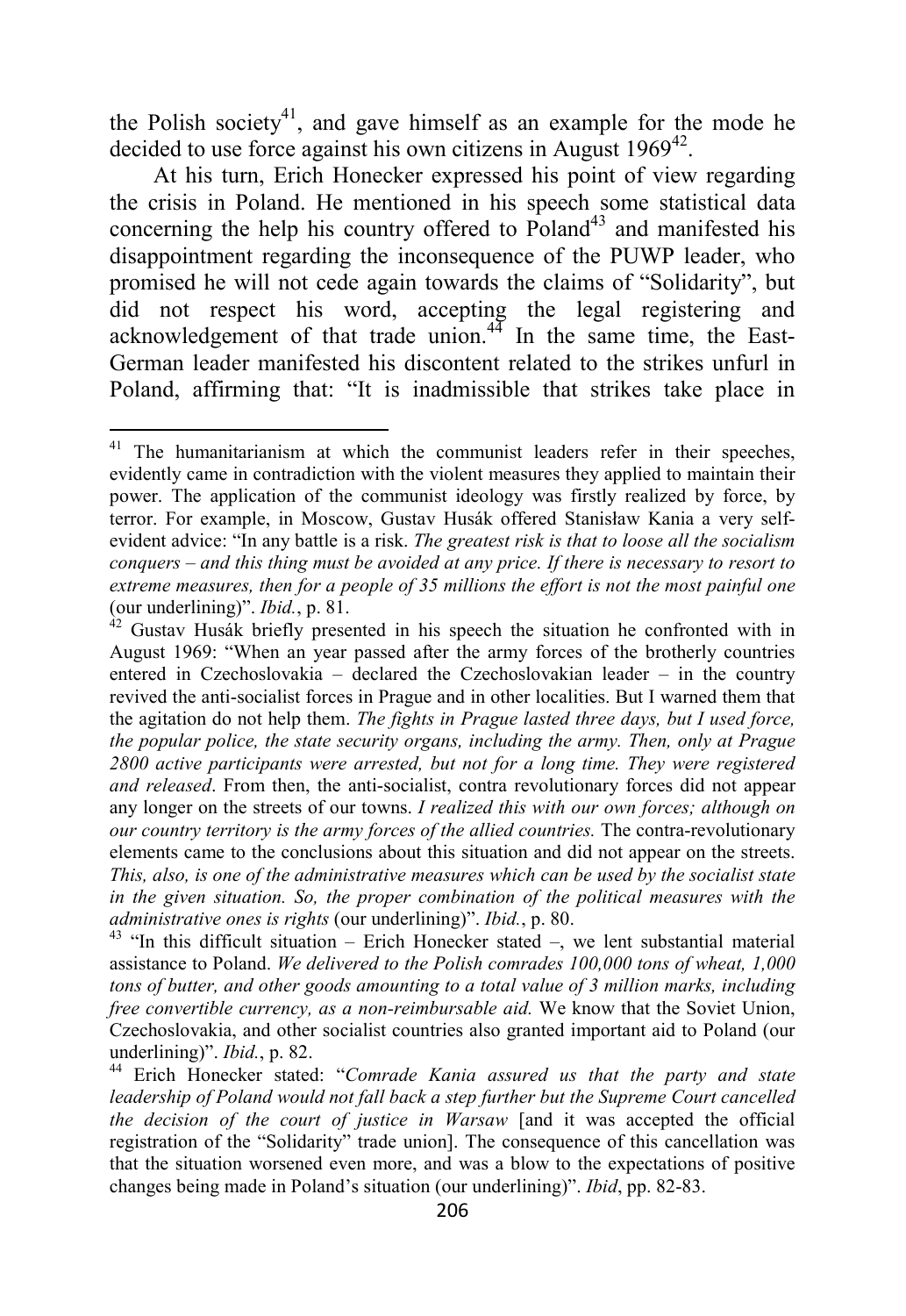socialist society. The strikes in socialist society are directed against socialism and are not useful to either the workers on strike or the working class in general. These demonstrations are directed against peace, security, and détente<sup>145</sup>. Erich Honecker considered Stanisław Kania proved weakness both on a political plan and on the administrative domain, because he allowed the discussions about organizing free elections and the discussions about the errors committed by his predecessors, instead to impose his will by firm measures towards the claiming movement of the Polish workers. Also, the East-German leader considered the anti-communist groups of opposition in Poland were directed from shadow by the leaders of NATO countries and by the leaders of the countries from the European Economic Community.<sup>46</sup>

However, Erich Honecker declared that he agree with the opinion expressed at the beginning of November 1980 by Bruno Kreisky, the leader of the Social-Democratic Party in Austria, not to send in Poland military forces of the WTO members to resolve the political crisis.<sup>47</sup> After just a few minutes, the East-German communist leader took again the same idea in his speech and strongly affirmed: "We take the view that the popular forces in Poland are capable of solving their problems to their advantage"<sup>48</sup>. As his homologues from Bulgaria and Czechoslovakia did, Erich Honecker encouraged Stanisław Kania to use the force against the anti-communist groups of opposition, using both the units of the Ministry of Internal Affairs and the army. In the same time, the East-German leader agreed the idea proposed by the PUWP leader, that a part of the Polish population to be armed by the authorities and used in repressive actions against their fellow countrymen<sup>49</sup>.

<sup>45</sup> *Ibid*, p. 84.

<sup>46</sup> Erich Honecker stated: "*The representatives of various groups emerging in Poland* now state at the top of their voices that the aim of their actions is to serve the renewal of Poland. It is quite obvious, however, that *the purpose they pursue is precise, and that – in attaining their goals – they are backed by NATO and the Common Market, which make every effort to support them in all of the actions they under-take*". *Ibid*, p. 85.

 $47$  Erich Honecker argued his point of view thus: "While these issues were being analyzed at Poland's Supreme Court, I was in Austria. On that occasion, [Chancellor Bruno] *Kreisky and other persons asked me about the issues in Poland*. Despite the fact that *our opinion about Poland being capable of solving the issues on its own was unanimous*, I tell you in all sincerity that when I heard about the decision of the Supreme Court I was not even thinking about it any longer, I did not expect such a result (our underlining)". *Ibid.*, p. 83.

<sup>48</sup> *Ibid*, p. 84.

<sup>49</sup> "To our knowledge – Erich Honecker stated – *the Polish United Workers' Party enjoys authority, and it can rely on the backing of the security forces and of the armed*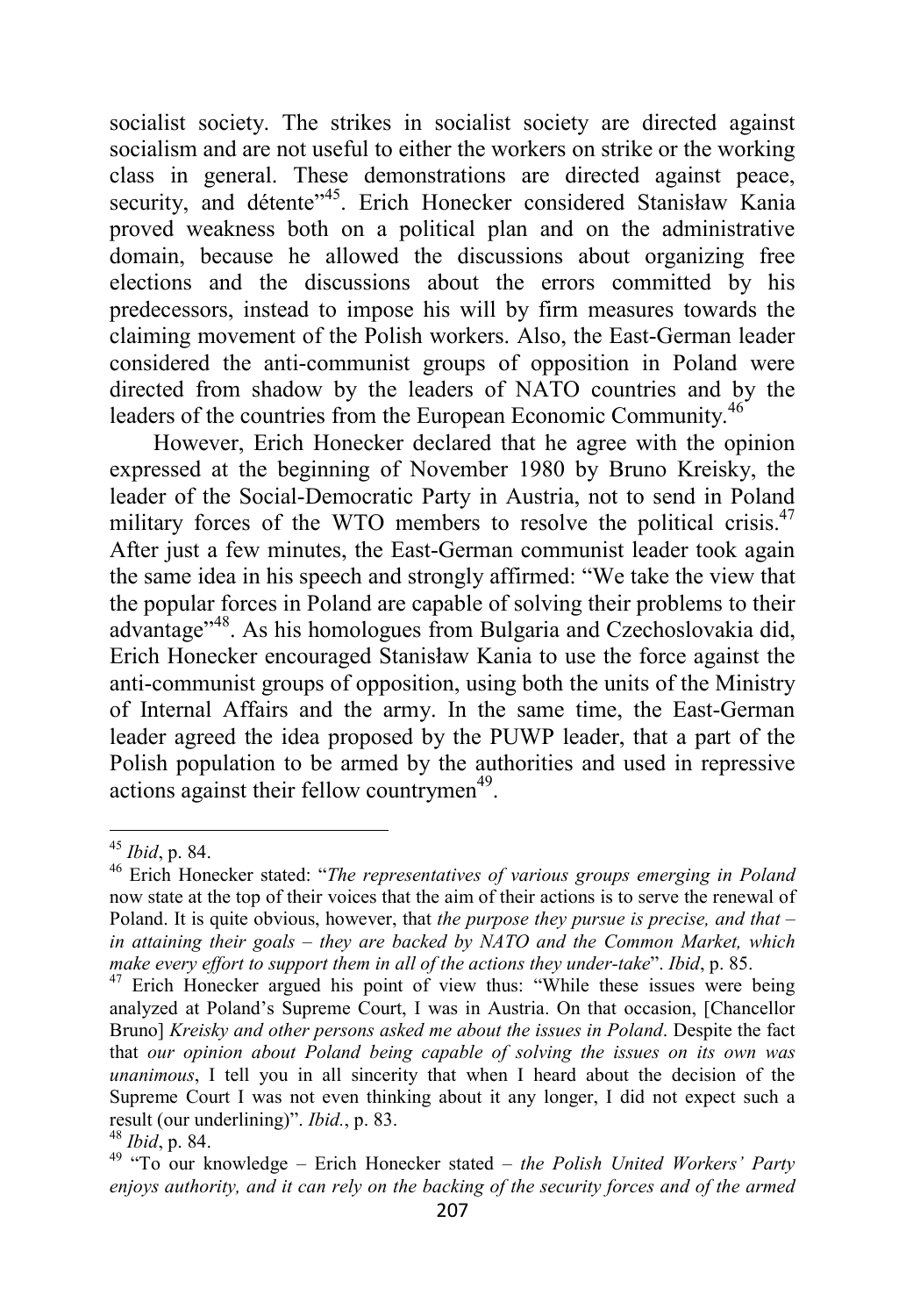The speech of Erich Honecker was followed by the Nicolae Ceauşescu's speech. Unlike the other representatives of the WTO members' states, the Romanian leader briefly saluted the participants at the reunion, without evoking the name of Leonid Ilyich Brezhnev, the hostess of that reunion<sup>50</sup> and directly passed to the presentation of his opinion regarding the international political and economic situation. With that occasion, Nicolae Ceauşescu wished to affirm his intention to support the process of security increasing between the European countries, process started in Helsinki in 1975, and reaffirmed four from the five base principles of the Romanian external politics: the total equality in rights of all states of the world; respecting of the national suzerainty and independence; non-interference of other states into the internal affairs of Romania; renouncing at force and at threatening by force in the relations between states<sup>51</sup>.

Then, Nicolae Ceauşescu evoked the world economic crisis to emphasize the necessity for intensifying the collaboration between the countries COMECON members (Council for Mutual Economic Assistance). He considered that one of the causes which determined the crisis apparition in Poland was just the insufficient economical

*forces*. We are of the opinion, therefore, that these bodies will do their duty. *Comrade Kania gave me to understand that in Poland there also was the possibility of arming a sizeable part of the working class*. We agree with what the other comrades said, namely that the Polish United Workers' Party should not allow itself any further steps backwards (our underlining)". *Ibid.* p. 85.

 $50$  Only at the final of his speech, Nicolae Ceauşescu pronounced the following sentence of courtesy: "To conclude, comrades, I would like  $-$  in my turn  $-$  to thank the Political Bureau of the Central Committee of the Communist Party of the Soviet Union and comrade Brezhnev for the organization of this meeting, and for their hospitality. Thank you". *Ibid.*, p. 47.

It is known the fact that the personal relations of Nicolae Ceauşescu with the Soviet leaders, including Leonid Brezhnev were rather cold, for the protocol. Consequently, we may consider that mentioning of the Soviet leader's name at the end of the speech of the Romanian leader – not at the beginning, as proceeded all the other leaders of the WTO members' states during the reunion in Moscow – was not a pure happening, but a premeditated action. According to our hypothesis, Nicolae Ceauşescu tried again to distinguish himself with his attitude of frond towards the Soviets, although the subject on the reunion agenda did not aim the political, economical or military situation in Romania.

<sup>&</sup>lt;sup>51</sup> The fifth base principle of the Romanian external politics was collaboration with all states of the world.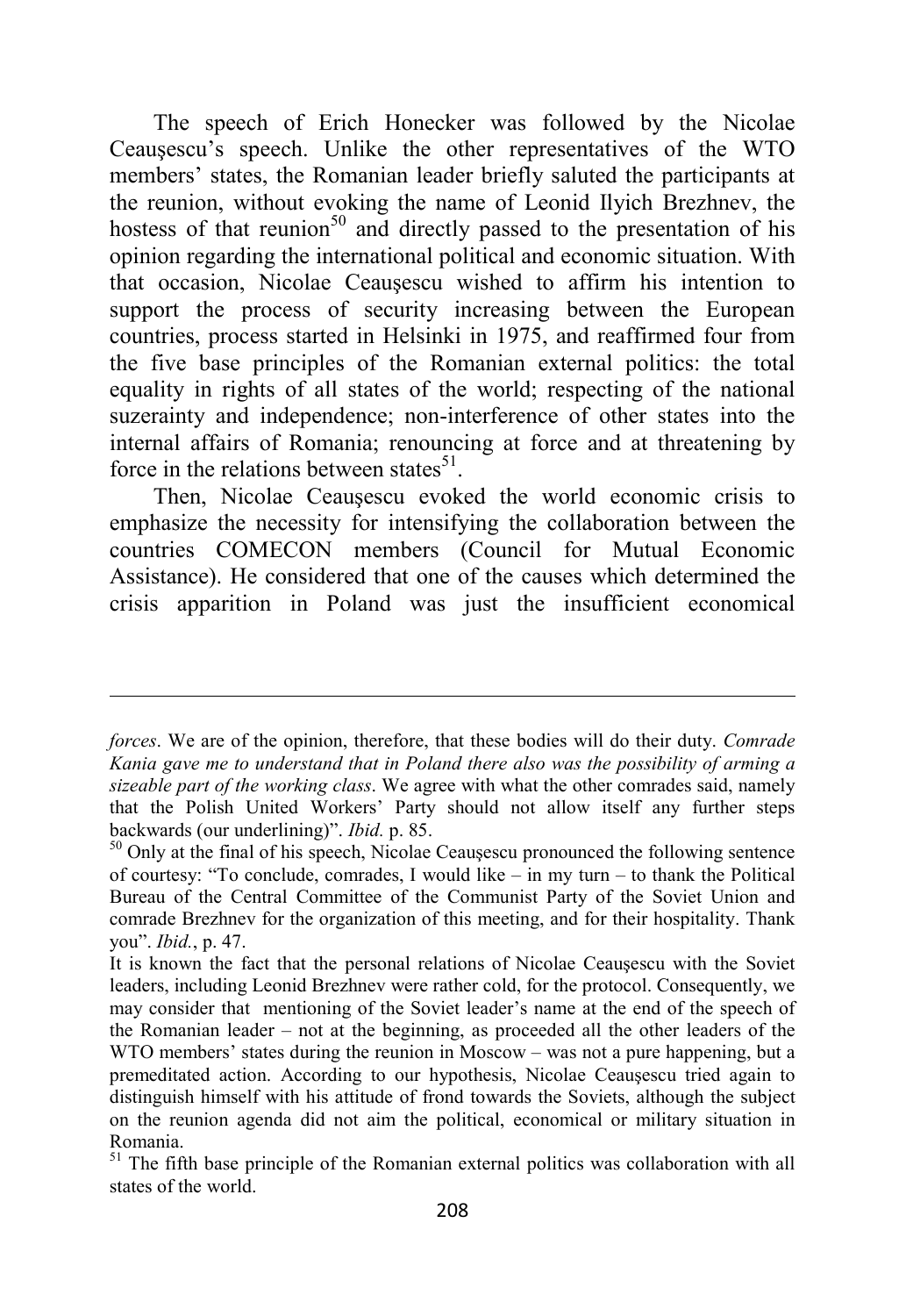collaboration between that states  $52$ , but he admitted in the same time the fact that "the preoccupation and desire exist for these issues to be solved by the Poles themselves, and they should not affect the policy of détente, collaboration, and peace"<sup>53</sup>. Such a declaration announced in a veiled mode, the decision of the Romanian leader to not participate at an eventual military intervention in Poland. Few minutes later, Nicolae Ceauşescu took again the respective idea in his speech, strongly affirming: "I want to declare right from the outset that the Romanian Communist Party, our Central Committee, the Romanian people take the view that the issues in Poland must be solved by the Polish United Workers' Party, by the Polish working class, by the Polish people in full unity, starting from the necessity of insuring Poland's socialist development, of uninterruptedly toughening its independence and sovereignty, its economic force, the people's material and spiritual welfare, and the cooperation with the socialist countries"<sup>54</sup>.

Conscious by the difficult situation of Poland and of the fact that could negatively affect Romania, too, Nicolae Ceauşescu criticized the PUWP leadership for it permitted the development of a private sector within the economy. In his opinion, such an economical politics contributed at the appearance and development of a social stratification, which generated "strong class contradictions"<sup>55</sup>. Also, the Romanian

<sup>52</sup> Nicolae Ceauşescu stated: "*In our view, some of the difficulties encountered by socialist countries, including the events in Poland, must lead us to conduct a very serious analysis – starting from the necessity of solving, to a greater extent, and via collaboration between the socialist countries – the issues of economic and social development*, and of socialist and communist construction, using only our own forces (...) I think I am not wrong *if I contend that if – over the years – we had thoroughly analyzed the issues of the development of socialist construction in our countries, the events in Poland could have been avoided* (our underlining)". CHNA, *CC of RCP – Chancellery*, file 74/1980, pp. 39-40.

<sup>53</sup> *Ibid.*, p. 40.

<sup>54</sup> *Ibid.*, p. 41.

<sup>&</sup>lt;sup>55</sup> "It has many times been asserted that a rift exists between the party and the working class –Nicolae Ceauşescu stated. The very fact that various elements came to influence a significant part of the [Polish] working class shows the especially serious and grave character of the situation that appeared. *In our opinion, the situation in Polish economy must also be taken into account, more precisely the fact that two sectors, a socialist sector and a private production one, with many capitalistic elements – I am chiefly referring to the situation in agriculture – actually exist, which give rise to strong class contradictions*, and are an important cause of the current state of affairs (our underlining)". *Ibidem*.

However, the Romanian leader avoided to present the implications of the development of bureaucratic apparatus of the PUWP, because thus he would implicitly reveal the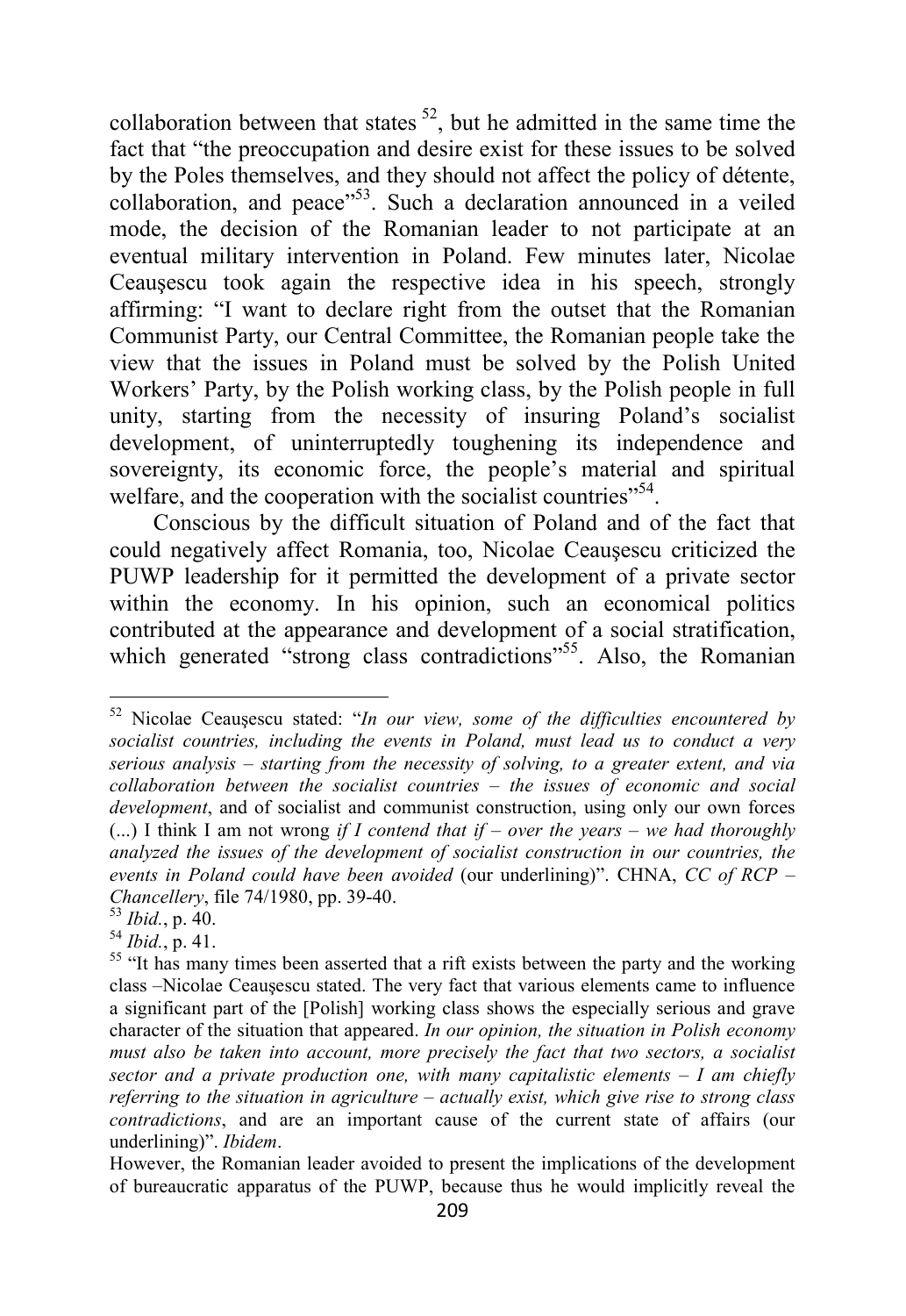communist leader underlined the fact that the PUWP leaders did not prove political firmness in the summer of 1980, but he did not concretely explained how his homologue in Poland had to proceed; Nicolae Ceauşescu limited himself at the using of a consecrated expression from the communist manner of speaking, but extremely ambiguous by its content: "appropriate actions"<sup>56</sup>.

The Romanian leader came than back to the most important idea from the beginning of his speech, unequivocally declaring: "We do not want to meddle in the internal affairs of Poland"<sup>57</sup>. The respective crisis resolving depended, in his opinion, by the elaboration of a political program by the PUWP leadership in accordance with precepts of the

l

essential problems of the Romanian Communist Party, almost identical with those of PUWP. Because the appointments in the important economical functions were realized on political criterions (for example: the industrial unit directors) and the low competence of the members of the party apparatus generated at a certain time serious economical problems, which the workers from various economical units observed. In the conditions the privileges offered to the members of the party apparatus were increasing as they were situated in a function with more important decisional power, but without proving a special economical efficiency, the Polish workers started to ask themselves if they were not led by some incompetent parvenus. The discrediting of the members of the PUWP/RCP bureaucratic apparatus started from the small echelons and, when time passed and the economical crisis in Poland/Romania accentuated, the workers gradually less trusted the leaders of the PWUP/ Nicolae Ceauşescu. Step by step, the lump of the hidden discontent of the Polish workers transformed at the end of the '70s in a real avalanche, which covered the whole political system in Poland and gravely affected the entire economy.

By the measures he imposed in Romania after December 5, 1980, Nicolae Ceauşescu succeeded only to postpone with some years the sombre denouement of the communism, described in Moscow by Stanisław Kania, and this delay led him eventually in the front of the firing squad.

<sup>56</sup> Nicolae Ceauşescu stated: "In fact, *in our view, if in the previous period [the Polish United Workers' Party] had acted with more political firmness; things would not have been what they currently are. Even when intense dissatisfaction [with the situation in Poland] was expressed last summer, it would have been possible – via appropriate actions – to prevent things from becoming more serious and the occurrence of the well-known events*. I had the impression that even the Polish leadership had underrated the situation, and did not pay suitable attention to taking immediate measures to solve the issues. This made things get worse and worse for several weeks, and triggered the organization of the strikes and of the other actions (our underlining)". *Ibidem*, pp. 41-42.

<sup>57</sup> *Ibidem*, p. 43. Nicolae Ceauşescu also stated: "It is undoubtedly the task of the Polish United Workers' Party, the [Polish] working class, the Polish people, and all of the progressive forces in Poland to find the most appropriate ways of overcoming the crisis situation, and of ensuring the economic and social development, the increase of welfare on the basis of the socialist construction in accordance with the conditions in Poland".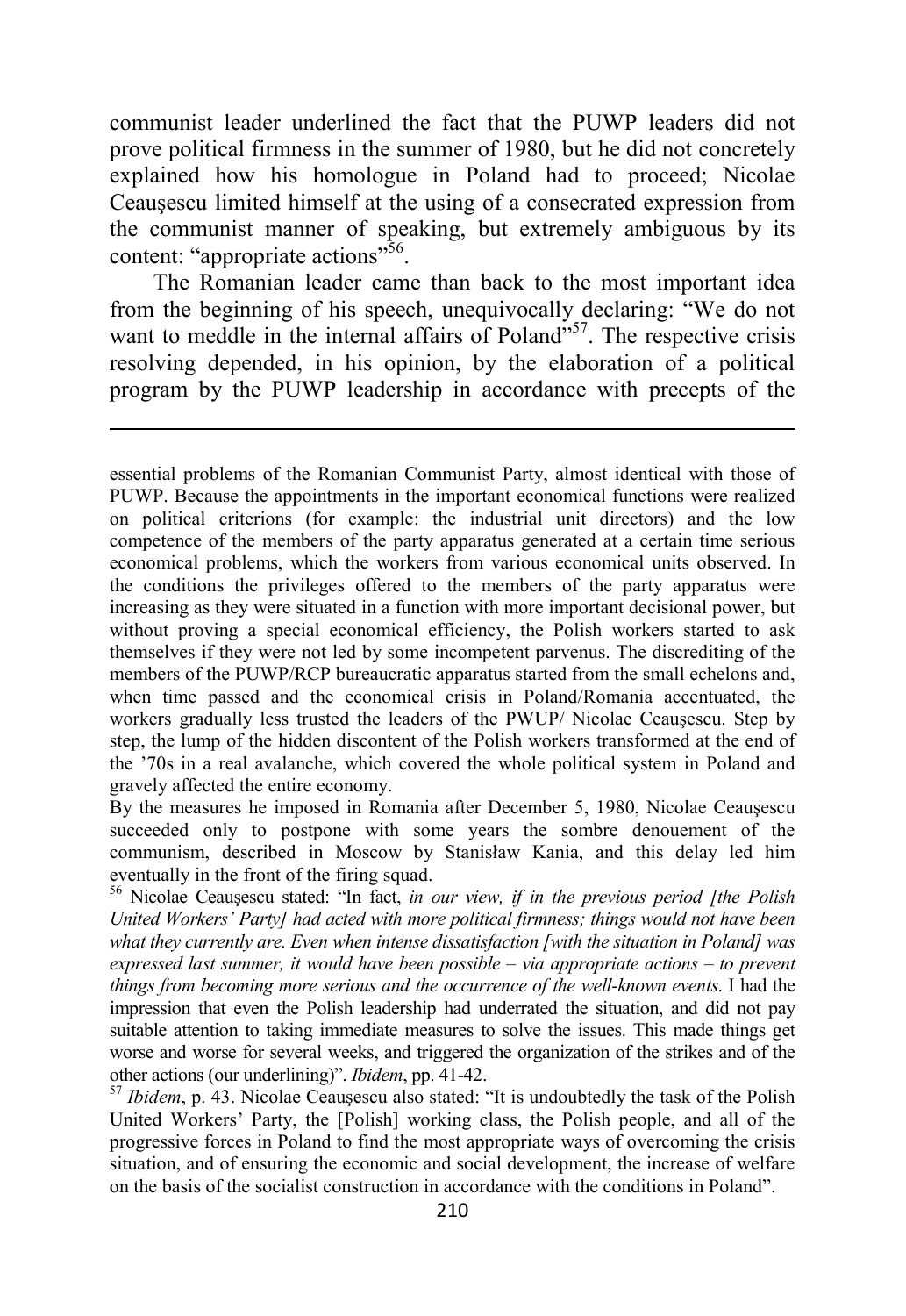communist ideology, which indicated the working class as the only progressive political force<sup>58</sup>. In the same time, Nicolae Ceausescu declared that he did not agree with the idea that independent trade unions exist in Poland and sustained that "it is just the antisocialist and reactionary forces that try to cast doubt on the socialist achievements in order to undermine the leading role of the party and be able to promote their policy"<sup>59</sup>.

In order that the new political program should be successful, the Romanian leader considered that it was necessary to attenuate the critics inside PUWP at the address of their own leaders'<sup>60</sup> to avoid the "fractioning"<sup>61</sup> and suggested the realization of an image campaign to present only positive events and realizations that advantaged the Polish communist party $62$ . Also, he proposed the workers massive promoting "to"

<sup>58</sup> "*We think*, however, *that it is necessary* to do everything possible to devise a clear orientation, *to draw up a program* that is very clear and can be adopted by the working class, the broad masses, the whole people, *and which can [finally] become the program of action first of all of the working class* – the Romanian leader stated. *Without such a political program*, adopted by the working class and the broad popular masses, *the over coming of the crisis situation cannot be conceived*. New ways of directly attracting the working class and the other social categories in the leadership of all of the fields of activity have to be found (our underlining)". *Ibid.*

<sup>59</sup> *Ibid.*, p. 44.

<sup>60</sup> "We think that *more attention must always be paid to the people, to the cadres, even when they have made various mistakes. The punishment of some activists must in no way lead to a weakening of the party's force* but, on the contrary, should ensure the toughening of Communist responsibility and discipline – Nicolae Ceauşescu stated. We wish to tell the Polish comrades frankly that, *in our opinion, the punitive measures taken against some cadres are played up too much* (...) More than ever, *just in such circumstances, without overlooking the serious cases of some cadres, it is highly desirable to make every effort* to achieve the union of the whole active, of all of the party's forces, *to insure the defeat of the antisocialist and counterrevolutionary forces and* [to continue] *the socialist development of the country* (our underlining)". *Ibid.*, pp. 44-45.

<sup>&</sup>lt;sup>61</sup> The Romanian leader stated at Moscow: "I was very much surprised by comrade Kania's assertion that there are several centres, that *there is the danger of the unity of the party being broken and of factions appearing. This is actually*, in my view, *the main danger* and such an eventuality would make it impossible for the party to fulfil its role. *I believe that some antisocialist elements*, allegedly by virtue of their possible good will, *want to criticize some mistakes, deliberately determine that [punitive] measures are taken against some activists and cadres in order to discredit* not only the latter, but the activists in general *and, through their agency, the party in general, and the party's role of leading political force* (our underlining)". *Ibid.*, p. 45.

<sup>&</sup>lt;sup>62</sup> "It is for this reason that, *in our view, more attention should be paid to the way the various aspects are criticized, and everything that is positive in the activity of the Polish*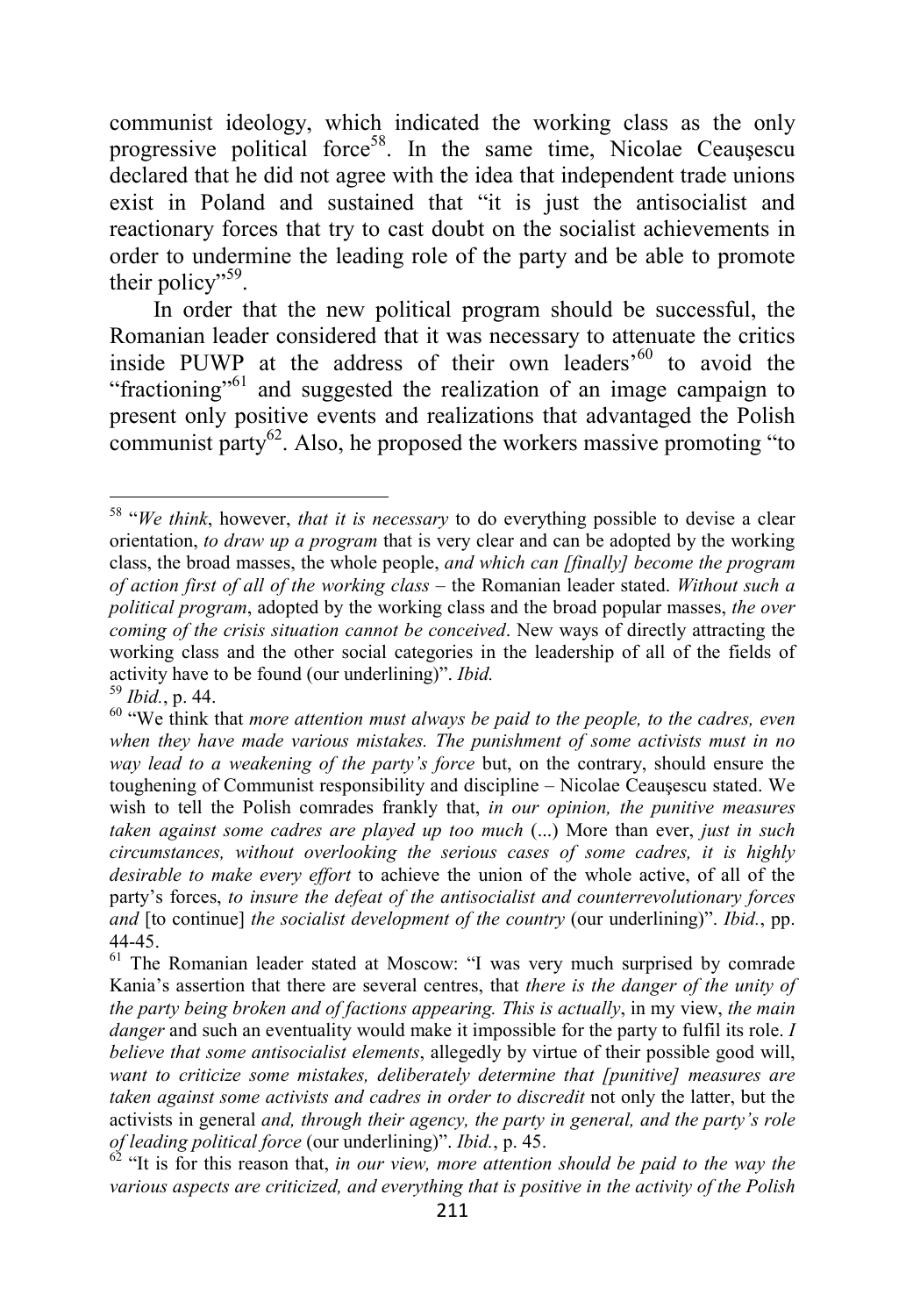various leadership positions until the Congress takes place, and will assume responsibility for insuring the organization of the Congress, imparting a revolutionary, workers' spirit to it"<sup>63</sup>.

Then, for the second time, Nicolae Ceauşescu returned to the idea of non-interference with troops from the WTO members' states in Poland<sup>64</sup> and declared: "We must not overlook the fact that the possibility of an intervention from abroad would be a very serious thing for socialism in general, and all the more for the policy of détente and peace"<sup>65</sup>.

At the final of his speech, Nicolae Ceauşescu took again another main idea – communist countries collaboration within COMECON – and tried to use the opportunity offered by the extraordinary reunion of the leaders of the WTO members' states to determine them to reunite in a

The upstarts' desire of the worker-citizens offered to the members of the PUWP propagandistic apparatus the possibility to attract by the communist party's side, by various methods, other workers, too, who tried at their turn to benefit of privileges, without proving a professional competence according to their pretensions. Thus, the Polish working class became again dependent by the privileges the PUWP leaders offered, and they could insistently claim the statute of representatives of the most numerous social classes in Poland. In Nicolae Ceauşescu's opinion, too, such a statute offered to the PUWP leaders the right to lead the country and to maintain their power with the aid of the party-state they created.

The respective principles were exactly applied in Romania after Nicolae Ceauşescu's return from Moscow.

<sup>64</sup> Nicolae Ceauşescu stated: "I would like to emphasize once more the fact that *everything necessary should be done by the Polish comrades* – who have an important duty, both national and international – *to solve their problems with their own forces*, ensuring the development of socialist construction (...) *we have to give the Polish comrades all our support to enable them to solve their problems by their own forces*, in the ways they deem to be the best and the most useful – and they have such ways at their disposal – *to ensure the development of socialist construction* (our underlining)". *Ibidem*, p. 46.

<sup>65</sup> *Ibid.*.

*United Workers' Party*, of the Polish people in relation to the construction of socialism should be underlined – Nicolae Ceauşescu stated (our underlining)". *Ibid*, p. 44.

<sup>&</sup>lt;sup>63</sup> *Ibidem*. Nicolae Ceaușescu proposed a solution which was not based on the efficiency criterions of the acts of political, economical, social or military leading. In his view, the simple worker origin gave a simple citizen the right to be promoted in leading functions within the party and state structures. The Romanian leader considered it was properly that some representatives to be elected from the Polish working class and rapidly promoted in various leading functions within the Polish communist party. Thus, some privileges were offered to the working class representatives, privileges they would not benefit of if they remained simple workers in the industrial units.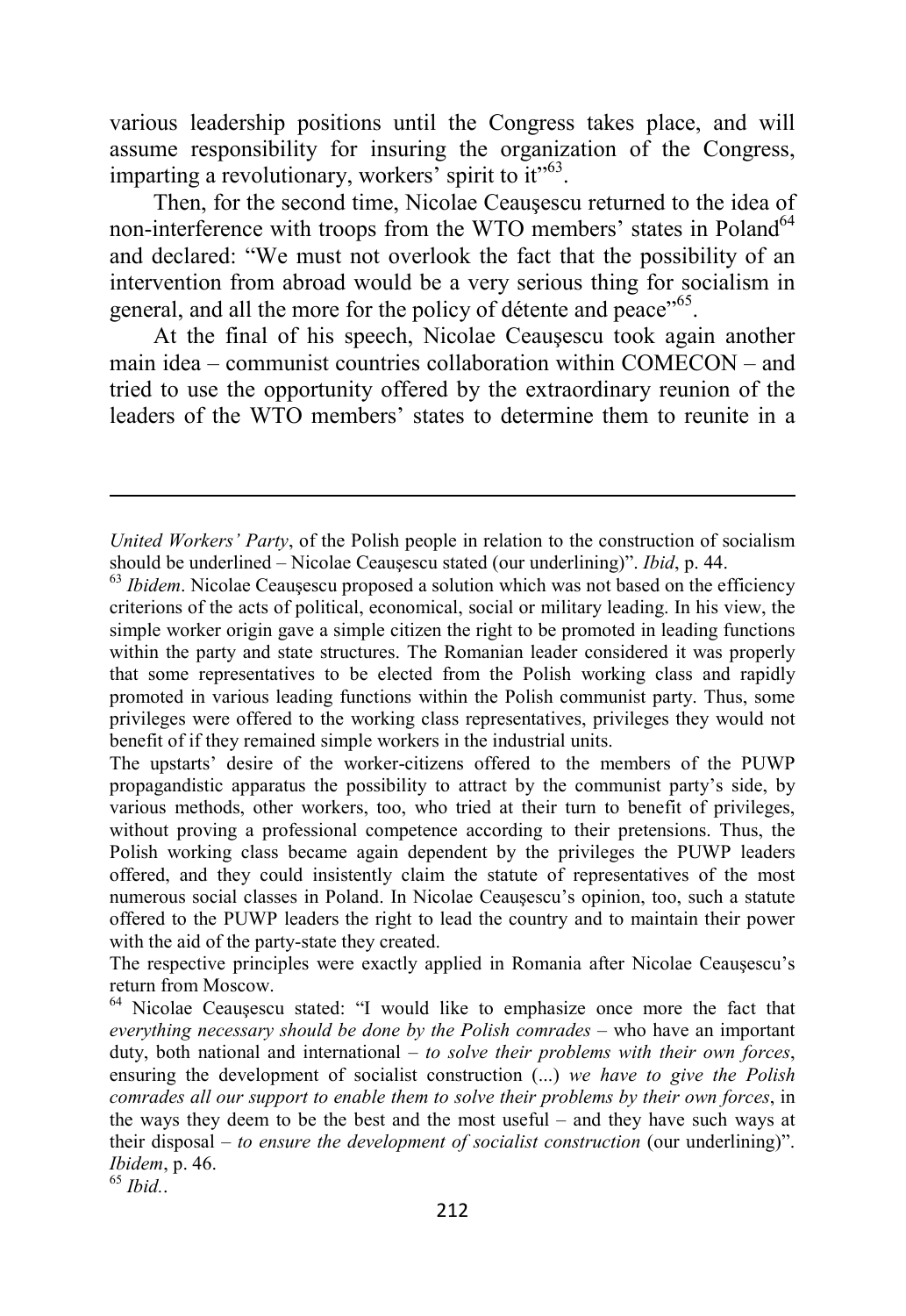new session to resolve a series of economic problems <sup>66</sup>. He mentioned from the beginning of his speech the fact that "a special case is constituted by the issues of the energy and raw material sources, which were not solved in a satisfactory manner<sup>567</sup> and considered it was the right time to propose the organizing of another reunion at high level, as soon as possible. This rush of the Romanian leader, the moment he chose to make such a proposal and his unequivocal declaration, indirectly emphasizes the fact that not only the Polish economy traversed a crisis, but also the Romanian economy.

Then was followed the speech of János Kádár. He firstly presented the objectives of the reunion in Moscow: knowing the opinions of the session participants regarding the international political and economic situation and discussing from this perspective the Polish crisis; drawing up a common press communicate and its publishing, with the purpose of an propagandistic support for the Warsaw communist authorities; intimidating of all organizations who criticized the communist political regimes and especially of the anti-communist groups of opposition in  $Poland^{68}$ .

Regarding the situation the Warsaw authorities confronted with, the Hungarian leader wished to emphasize the fact that "the situation created in Poland already reaches our heart, the heart of the Warsaw Treaty organization  $(sic!)^{509}$ . In his opinion, the causes that generated the

 $\overline{\phantom{0}}$ 

<sup>66</sup> "In view of the limited duration and the character of this conference, *it is necessary for us* – Nicolae Ceauşescu stated – *to think about the organization of a new meeting at this level with a view to discussing in more detail the issues of economic collaboration and development of socialist construction in our countries and the strengthening of our solidarity and collaboration.* To do this is all the more necessary as *in the coordination of the five-year plans a series of problems appeared which presuppose a political approach* and have to be solved at the higher level of the party and state leaderships (our underlining)". *Ibidem*, pp. 46-47.

<sup>67</sup> *Ibid.*, p. 39.

 $68$  "This meeting – János Kádár stated – is of great actuality because it is consecrated to a problem that mostly preoccupies us now. I consider this meeting has, in the first place, three objectives of great importance: the first, to know each other opinions and to agree on this matter, regarding the international situation and, within it, the Polish problem; the second objective of this meeting is its Communicate, which will be public and will form an encouragement for the socialism adepts in Poland and in the entire world; the third objective consists in warning the socialism opponent forces in Poland and in the entire world". *Ibid.*, p. 87.

<sup>69</sup> *Ibid.*. We may remark the fact that János Kádár used the name of "Warsaw Treaty organization" for the political-military structure founded on 14 May 1955, in contrast with the Romanian political leader who currently used only the "Warsaw Treaty" syntagm. It is possible the document translator not to write with capital letter the word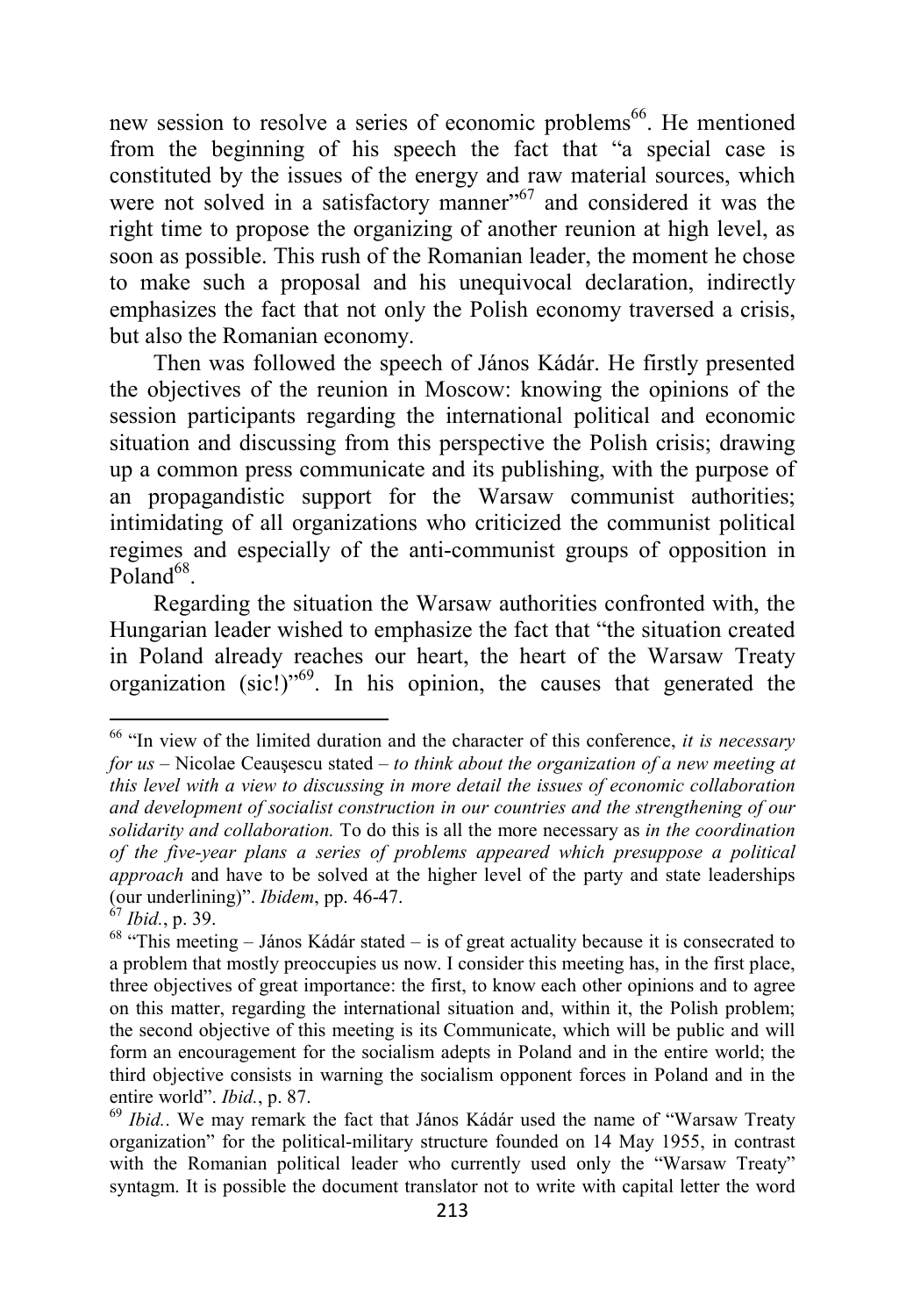respective crisis were numerous; among these were the insufficient development of the Polish agriculture, the excessive rhythm of the industrial increasing and the increasing of worker salaries.<sup>70</sup>

Starting from the cause analysis, János Kádár described a series of problems the Polish crisis generated in Hungary, to express then clearly his intention not to support a military intervention of the WTO members' states in Poland. "We are solider with PUWP – the Hungarian leader stated –, with the working people in Poland, with the working class, with the Polish people, but *we would wish that the Polish comrades resolve their problems by their own,* to find a socialist solution of the problem. *This is our position, which we declared in public, inclusively in the Parliament* (our underlining)<sup>"71</sup>. János Kádár was conscious of the fact that WTO had serious problems indeed, because of the Polish crisis<sup>72</sup>, but he considered there was a limit not to be passed over.

In order to be more convincing in his affirmations, the Hungarian leader declared in the plenum of the Moscow reunion that his opinion was already known by the official representatives of Yugoslavia and Great Britain.<sup>73</sup> In the same time, at the end of his speech, János Kádár remembered the fact that Todor Zhivkov, the leader of the Bulgarian Communist Party, too, expressed a similar point of view<sup>74</sup>.

Regarding the mode in which the PUWP leader had to act for the stabilization of the political and economic situation in his country, János Kádár advised Stanisław Kania not to cede before the pressures exercised by the opposition groups, to use force<sup>75</sup> – inclusively to shoot in the

<sup>&</sup>quot;organization" because he was not accustomed to use the correct name, "the Warsaw Treaty Organization".

<sup>70</sup> *Ibid.*, p. 88.

<sup>71</sup> *Ibid.*, p. 90.

<sup>72</sup> *Ibid*.

<sup>73</sup> *Ibid.*.

<sup>74</sup> "In the end – János Kádár mentioned –, *I would like to say that I join the appreciation of comrade Zhivkov that the situation in Poland is a problem of the Poles themselves,*  but it is also a problem directly linked with our interests and problems (our underlining)". *Ibid.*, p. 93.

<sup>&</sup>lt;sup>75</sup> "Returning as well to the party platform, the firm decision of defending the socialist system in Poland must be manifested in this – the Hungarian leader stated. Some events took place. *It must be clear that the PUWP and the Polish government will not search the problems resolving by force, but – if it is needed – they will shoot. Defending of certain things must be assured by any means.* This is the best way, if they know that any means will be used, because this will have a great influence over the adversary (...) *You*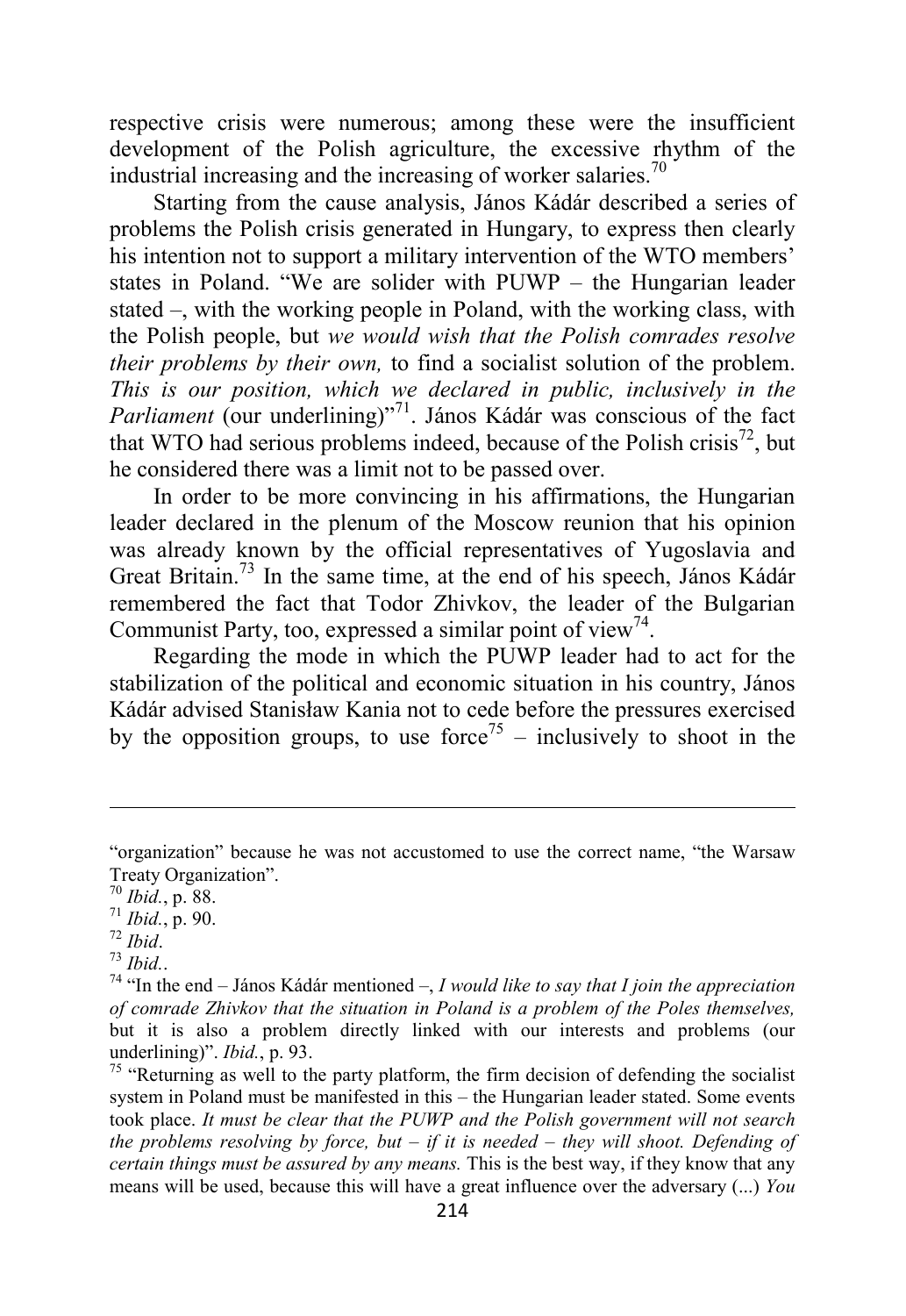demonstrators, if there was opportune – and to urgently elaborate a political program<sup>76</sup>. In the same time, the Hungarian leader encouraged the Polish leader in his decision to wait a more favourable moment for the unfurl of the Congress works, to rapidly purify the party<sup>77</sup>, and also to considerably attenuate the critics inside PUWP to the address of the former leaders<sup>78</sup>– idea expressed during the reunion by Nicolae Ceauşescu, too.

The last speech presented during the Moscow reunion belonged to the leader of the Soviet Union, Leonid Ilyich Brezhnev. Even from the start of his speech, he declared he was disturbed not only by the critical situation of the PUWP, but also by the way its leadership behaved. Wishing to demonstrate that he was permanently preoccupied by the fate of the communist authorities in Warsaw, Leonid Brezhnev affirmed that "in my conversations with [Edward] Gierek, I raised the issue of the negative tendencies which begun to manifest in Poland many times in the last few years<sup>"79</sup>. In his opinion, the PUWP leader hid him every time the truth about the real situation in Poland, even with the occasion of the meeting they had in Crimea<sup>80</sup>, in Vnesniaia Oreanda, on 31 July 1980<sup>81</sup>.

*must be ready for all kinds of administrative measures, not only political measures* (our underlining)". *Ibid.*, pp. 92-93.

<sup>76</sup> *Ibid.*, p. 91.

 $^{77}$  János Kádár also stated: "As far as we know, the PUWP counts 3 millions members. The present situation is more peculiar. *The Congress must not be organized now. Firstly the party must be purified.* At the present the main thing is not how many party members are on the paper and how many comrades comprises the classified list. The principal thing is if they adhere at the party platform. *If we want unity at any price, if we base on compromises, nothing will be resolved.* That is why, *firstly the party purifying must be fulfilled* (our underlining)". *Ibid.*.

<sup>78</sup> *Ibid.*, p. 92.

<sup>79</sup> *Ibid.*, p. 60.

<sup>80</sup> Mark Kramer, *Soviet Deliberations During the Polish Crisis, 1980-1981*, Special Working Paper No.1, Cold War International History Project, Woodrow Wilson International Center for Scholars, Washington DC, April 1999, p. 41.

<sup>81</sup> "*Even this year* – Leonid Brezhnev stated – *during the discussions I had with the Polish comrades in the Crimea, I raised the question that action is necessary against the counterrevolutionary elements. It said that anything is produced. What was this? Was superficiality, ambition, arrogance? I do not know.* Now the consequences of the Polish crisis have become very serious not only for Poland but also for the whole community of socialist countries, for the international communist and workers' movement. The Polish crisis can negatively influence the general ratio of forces (our underlining)". CHNA, *CC of RCP – Chancellery*, file 74/1980, p. 60.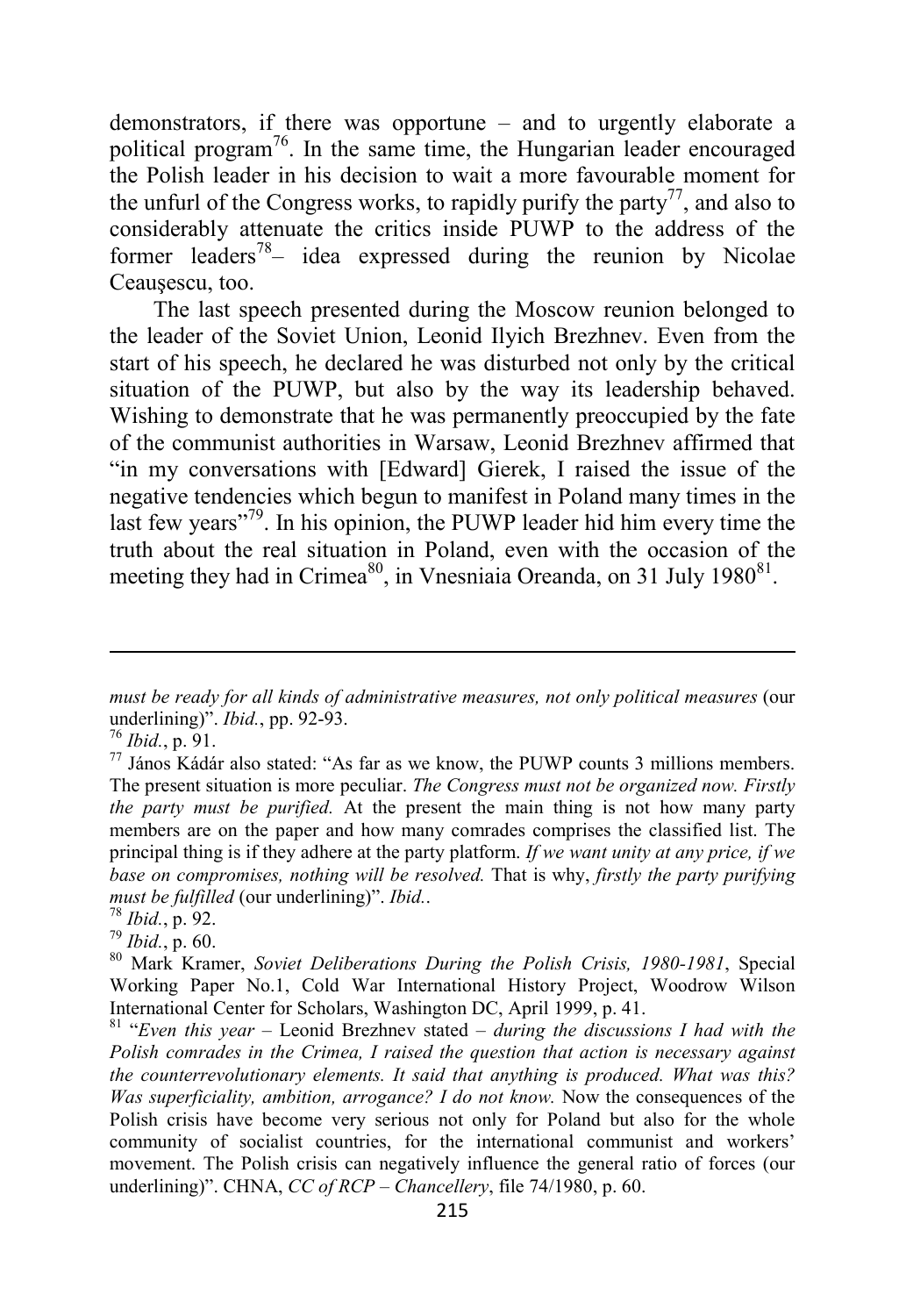Although he correctly observed the fact that Edward Gierek and the other leaders of the Polish communist party made mistakes $82$ , Leonid Brezhnev decided/dictated that they would no longer be criticized. According to his ideological conception, the public admittance of the mistakes committed by the communist party leaders, the responsibility assuming of the facts committed by the communists represented a blasphemy. "*It is inadmissible* – the Soviet leader stated – *that, under the pretext of lying the blame on some persons, the party is the fall guy for all of these mistakes from the past*, and in this way the system as such to be disparaged. *It is not good that the Communists be put in the situation*  of repenting in the front of opponent (our underlining)<sup>583</sup>.

The Soviet Union leader reminded in his speech about the discussion he had with Stanisław Kania in November 1980 and about the decisions they took together: "to re-establish the fighting capacity of the party, to make all of the party's components active", to rely "on the healthy forces of the people, the army, the Militia and the security forces, and that part of the trade unions that remained faithful to the party", and also "we must not wait for the enemy to push the party into a deadlock". Leonid Brezhnev considered the claiming actions of the "Solidarity" were encouraged by the Catholic Church and these were combined with those of the Peasant Party and of the Democrat Party. Consequently, the decisions adopted by both communist leaders had as purpose "the defending of socialism", in the conditions that an "acute class fight" was unfurling against a centre that are "leading the counter-revolutionary actions in Poland"<sup>84</sup>.

Although the turning round, typical for the communist manner of speaking, "the wood manner of speaking", strongly marked his speech, Leonid Brezhnev succeeded to be more concrete that all the others leaders of the WTO members' states regarding the characterization of the situation in Poland from an ideological point of view (the famous "acute development of the class fight") and in establishing a direction of action for resolving the Polish crisis. "*We have received with good faith the* 

<sup>&</sup>lt;sup>82</sup> The Soviet leader criticized the PUWP leadership because they neglected the ideological work, launched the slogan of the nation renewal – fact that generated "the darkening of the class fight", "started to withdraw at the first contact with the strike movement", and made mistakes in planning the economical and social constructing of Poland. The leaders of the Polish communists were not only criticized, but also bantered by Leonid Brezhnev, who stated: "It is easy to issue a slogan: let us give each worker a car, and feed him from the budget". *Ibid.*.

<sup>83</sup> *Ibid.*, pp. 60-61.

<sup>84</sup> *Ibid.*, p. 61.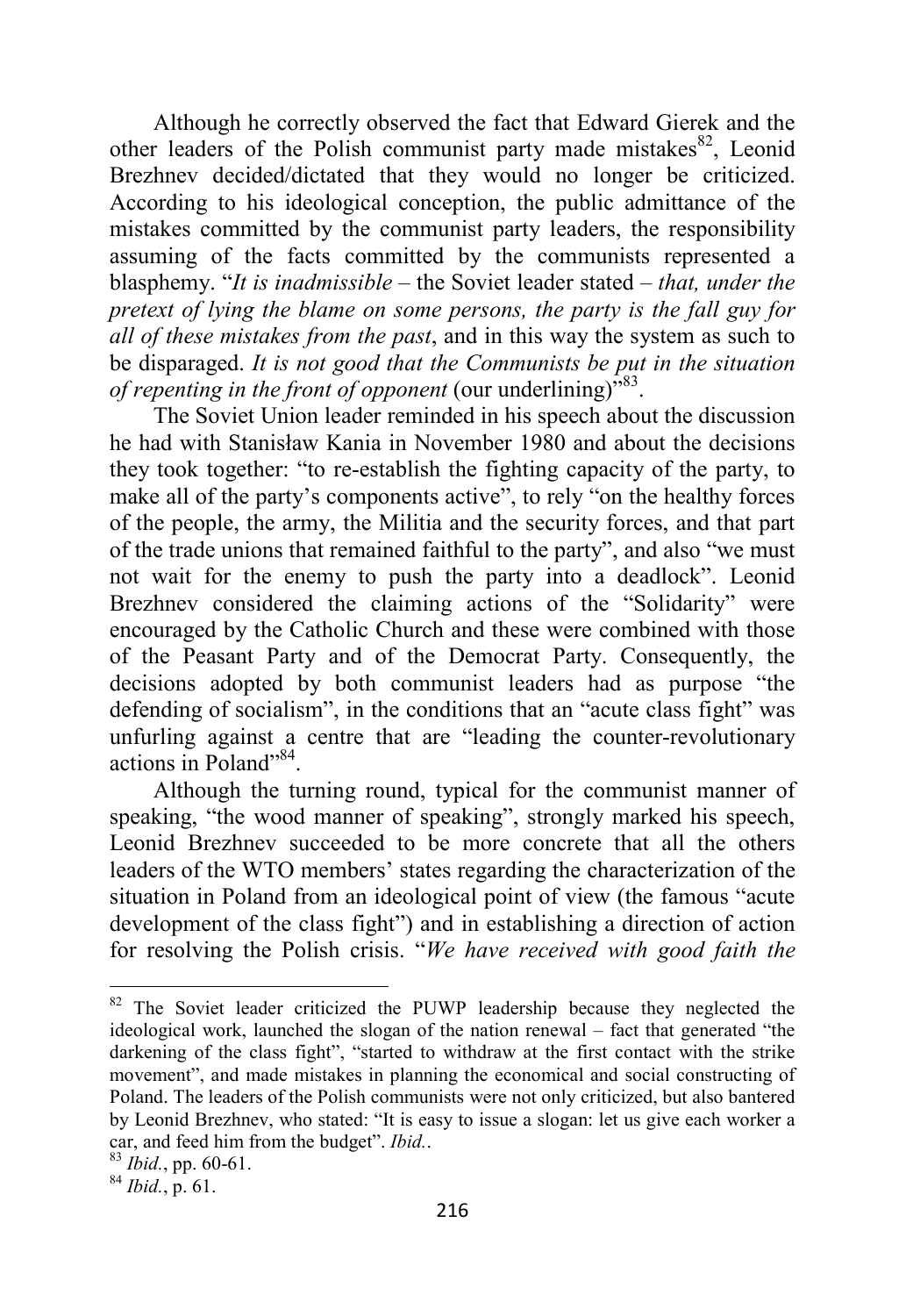*declarations of the Polish comrades stating that they want to solve the crisis by political means* – the Soviet leader stated. *We are not partial to extreme measures if they are not necessary. We will be patient, but there is no certainty that the enemy will be equally restrained. If the enemy comes to power, he will use the most extreme measures*. In fact, *the enemy has not minded the choice of his fighting means for a long time*. The enemies of socialism say that the occupation of enterprises, of the transportation and communication means are peaceful means, that they do not use violence. The actions of deriding the men in military uniforms, sabotaging the supply of foodstuffs and other goods, hiding foodstuffs to worsen the situation in the country, the illegal introduction of foreign currency and of foreign mass information media into the country, the attacks on honest people, the threats of a violent settling of accounts with the Communists, makes it impossible for us to speak of a restrained behaviour of the opposition. *Consequently, whether we like it or not, the confrontation is in full swing. The most painful thing is that this confrontation is now taking place on a platform imposed by the*  adversary (our underlining)"<sup>85</sup>.

Wishing to determine the PUWP leader to be more firm when he took the decisions – which presumed, among others, the enforcement of the martial law<sup>86</sup>–, Leonid Brezhnev appealed at the slogans used by the members of the communist propagandistic apparatus and at his own linguistic clichés created in his youth: "*If things go on like that in the future, in our opinion the issue of the social system being overthrown will only be a question of time* –the Soviet leader stated. *That is why, comrades, it is our duty to call a spade a spade*. A very serious danger hovers over socialism in Poland. *The enemies succeeded in digging a moat between the party and the working people* (...) *The Polish comrades must say firmly and convincingly: no step back, but only forward* to consistently regain, one after the other, the positions lost by the party, to re-establish the leading role of the party, to launch an offensive.

*We say "yes" to the improvement of socialist democracy*, which presupposes the active participation of the working people in the leadership of society.

*We say "yes" to the role and activity of the trade unions*. *We say "yes" to an improved manner of leading society*.

<sup>85</sup> *Ibid.*, p. 62.

<sup>&</sup>lt;sup>86</sup> In order to thoroughly prepare the enforcement of the martial law, Leonid Brezhnev proposed during the reunion in Moscow "to create organs of the Central Committee that can be used in sectors of vital importance to the socialist state". *Ibid.* p. 64.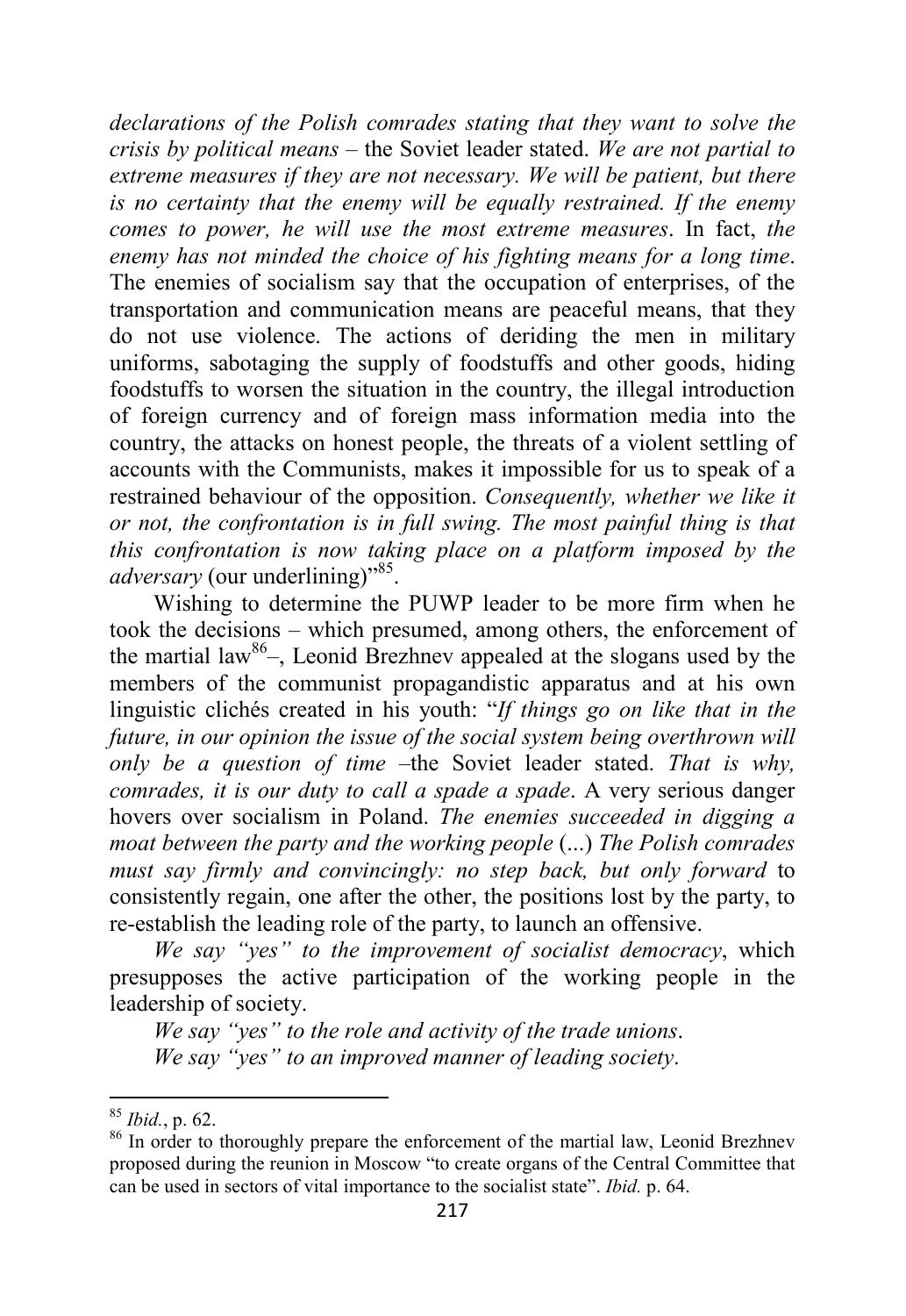*But in an equally determined manner we say "no" to the attacks against the party*, against socialism, *and we say a categorical "no" to the counter-revolution* which tries to throw Poland into anarchy and chaos, which tries to over-throw and destroy the socialist system in Poland, under the banner of the renewal of socialism (our underlining)<sup>587</sup>.

The Leonid Brezhnev's slogans were immediately followed by promises with economical character. The Soviet leader announced that his country put at Poland disposal, as aids, credits in currency and in convertible roubles, food, raw materials and other kinds of merchandises. The total value of the Soviet economic support was of about 2 billion dollars, from which 1300000 were offered in hard currency. In addition, the Soviet Union participated, together with Bulgaria, Hungary, Czechoslovakia and German Democratic Republic, to the creation of a fund of aids for Poland which exceeded 450 million dollars.<sup>88</sup>

In the Soviet leader's opinion, the measures with economical character had to be accompanied by actions against the members of "Solidarity" trade union and the Catholic Church. Thus, Leonid Brezhnev imperatively demanded to Stanisław Kania not to pay salaries to the strikers and to try to influence the moderated church circles to calm together the population<sup>89</sup>. He also reminded about the extremely important role the mass media had and about the necessity that PUWP leaders re-establish an efficient control of it $^{90}$ .

In the end of his speech, the Soviet leader declared that "in Poland, the situation was not declared exceptional, but in fact – as I pointed out here – such a situation exists" and consequently, urged the Polish communist to be prepared "to take extraordinary measures against their adversaries<sup>"91</sup>, namely to enforce the martial law. In the same time, Leonid Brezhnev advised the Warsaw authorities to be reassured that the army and the Polish security forces permanently controlled the railways and ports and suggested the immediate application of some special measures to supervise the ways of communication, as the establishment of special military commandments and military patrols along the railways and roads, even if the martial law was not yet enforced.<sup>92</sup> Blocking of the terrestrial and maritime ways of communication in Poland would

<sup>90</sup> *Ibid.*, p. 65.

 $\overline{\phantom{0}}$ <sup>87</sup> *Ibid.*, p. 63.

<sup>88</sup> *Ibid.*, pp. 63-64.

<sup>89</sup> *Ibid.*, p. 64-65.

<sup>91</sup> *Ibid.*.

<sup>92</sup> *Ibid.*.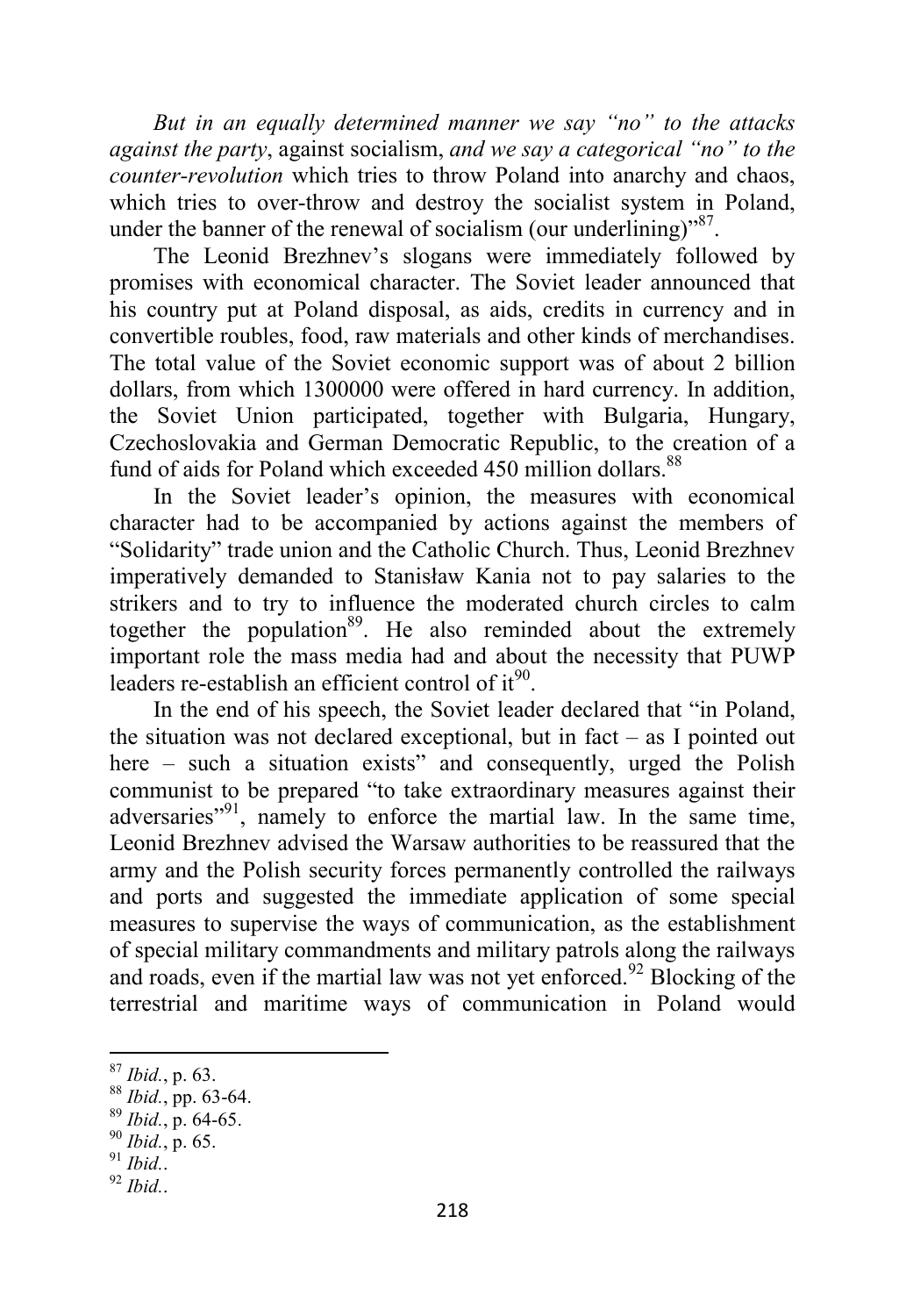generate serious military and economic problems not only for the Polish state, but for the other communist countries, especially for the Soviet Union, German Democratic Republic and Czechoslovakia, because Poland had an extremely important strategic position within WTO, being a real turn-table between those states.

According to the desire expressed by Leonid Brezhnev, all the leaders of the states WTO member who participated at the reunion in Moscow on 5 December 1980, signed at the end of the session a common press communicate, by which was suggested the decision of the socialist countries to help Poland, but without offering other information.

The secret-mania that possessed the minds of the communist leaders was applied at once by Nicolae Ceauşescu, too, who deliberately avoided to present on 16 December 1980, during the session of the Executive Political Committee, his conclusions regarding the discussions he had at the reunion in Moscow on 5 December 1989, although on that session agenda was explicitly foresaw for him to present information about the respective meeting<sup>93</sup>. The Romanian leader's declaration resumed at the following phrase: "Those who are in Bucharest $94$  read the materials. The comrades [from the Executive Political Committee], who came from the counties, will read them, too, so we will not make now a presentation<sup>"95</sup>.

Although Nicolae Ceauşescu refused to discuss about the crisis in Poland on 16 December 1980, in the Romanian newspapers appeared on the next day an ample communicate where the President of Romania was extremely praised for the activity he unfurled at the reunion in Moscow. In the press communicate was specified, among others: "(...) The comrade Nicolae Ceauşescu presented, in the continuation of the [Executive Political Committee] works, an information concerning the meeting of the state and party leaders of the countries which participate at the Warsaw Treaty, that took place in Moscow on 5 December this year"<sup>96</sup>. The press communicate exactly reproduces the largest part from the protocol content of session (December 16, 1980).

 $93$  The agenda of that session (December 16, 1980) was the following: "I. The program regarding the population supplying; II. The decision's project regarding the 1981 New Year's Eve Celebration and of the Winter Tree; III. Proposals regarding various activity domains; IV. Information regarding the Moscow's meeting of the leaders' party and state from the countries which participate at the Warsaw Treaty". *Ibid.*, p. 2.

<sup>&</sup>lt;sup>94</sup> That was about the members of the Executive Political Committee who activated in Bucharest.

<sup>95</sup> CHNA, *CC of RCP – Chancellery*, file 74/1980, p. 24.

<sup>96</sup> *Ibid.*, p. 32.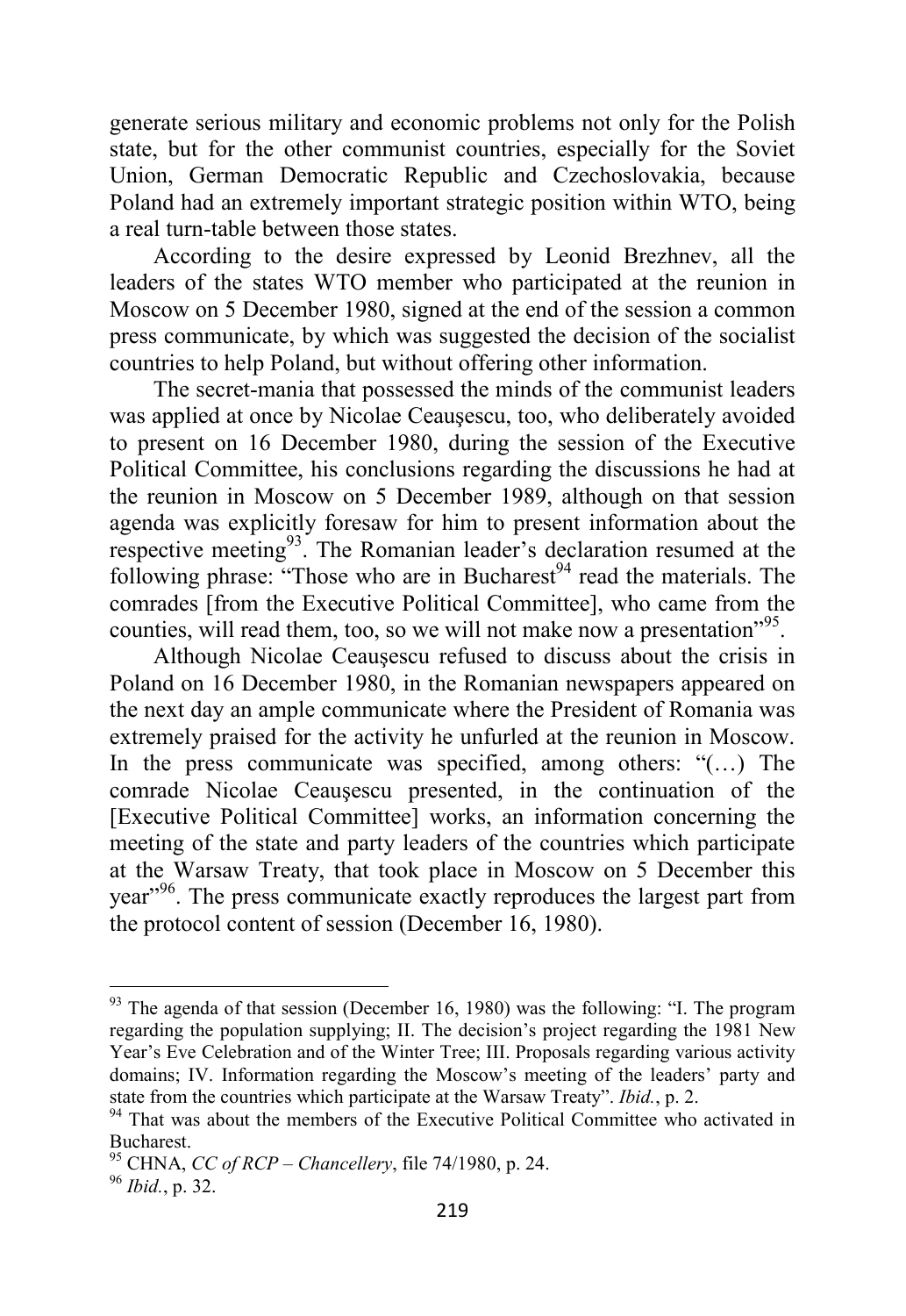Analysing all three documents, we may easily observe a contradiction between, on the one hand, the press communicate and the ExPC. Session's protocol and, on the other hand, the shorthand report of the same session. Because a fact is obvious that, Nicolae Ceauşescu did not present the Executive Political Committee any verbal or written information about discussions from the Moscow reunion, we may affirm that the information offered to the "popular masses" by the regime propagandists was a lie.

Nicolae Ceauşescu's dictatorial way of leading in the field of external politics clearly appeared on December 16, 1980, during the session of the Executive Political Committee (ExPC). At the same reunion, Nicolae Ceauşescu decided, and all the ExPC members completely consented "discussing within the base organization of RCP" and excluding from the party of Constantin Pîrvulescu<sup>97</sup>. Was it a simple coincidence? The measure dictated against Constantin Pîrvulescu really represents a reaction of the Romanian leader after he listen the speech presented by Stanisław Kania in Moscow on 5 December 1980? Within a future research theme, it is possible we find the answers at these questions. A thing is nevertheless certain: during the reunion in Moscow,

 $\overline{a}$  $97$  Constantin Pîrvulescu (10 October 1895 – 11 July 1992), member of Central Committee of Romanian Workers' Party (hereafter: CC of RWP) (21 October 1945 – 25 June 1960), president of the Central Commission for Control of CC of RWP (21 October 1945 – 28 December 1955), member of the Presidium of the Great National Assembly (the Communist Parliament of Romania) (13 April 1948 – 24 January 1953), member of the Political Bureau of CC of RWP (27 May 1952 – 25 June 1960), president of the Party Central Collegium (28 December 1955 – 25 June 1960), the president of the Central Control Commission (25 June 1960 – 12 August 1969), member of the Central Control Commission (12 August 1969 – 23 November 1979). Cf. Gheorghe Crişan, *Piramida puterii. Oameni politici şi de stat din România (23 august 1944 – 22 decembrie 1989)*, Editura PRO HISTORIA, Bucureşti, 2001, p. 227.

In the last day of the  $\widehat{XII}^{th}$  Congress of RCP (23 November 1979), Constantin Pîrvulescu, member of the Central Control Commission, exercised his right "*to criticize of principle, in the party meetings, any party member, no matter his function, with the purpose of work improvement* (our underlining)", right foresaw at article 3, position b, in the RCP Statute. Concretely, Constantin Pîrvulescu unexpectedly intervened during the plenary session of the party Congress and hardly criticized Nicolae Ceauşescu, accusing him for monopolizing the entire political power. His speech was not published in the work of the Romanian communist propaganda: *Congresul al XII-lea al P.C.R., 19–23 noiembrie 1979* (hereafter *Congresul al XII-lea*), Editura Politică, Bucureşti, 1981. Details about that incident in *Istoria României în date*, editor: Dinu C. Giurescu, Editura Enciclopedică, Bucureşti, 2003, p. 675; Vasile Toma Vlase, *"Incidentul Pîrvulescu" la Congresul al XII-lea al PCR*, in "Dosarele Istoriei", Year XI, no. 2 (114)/2006, pp. 20-22.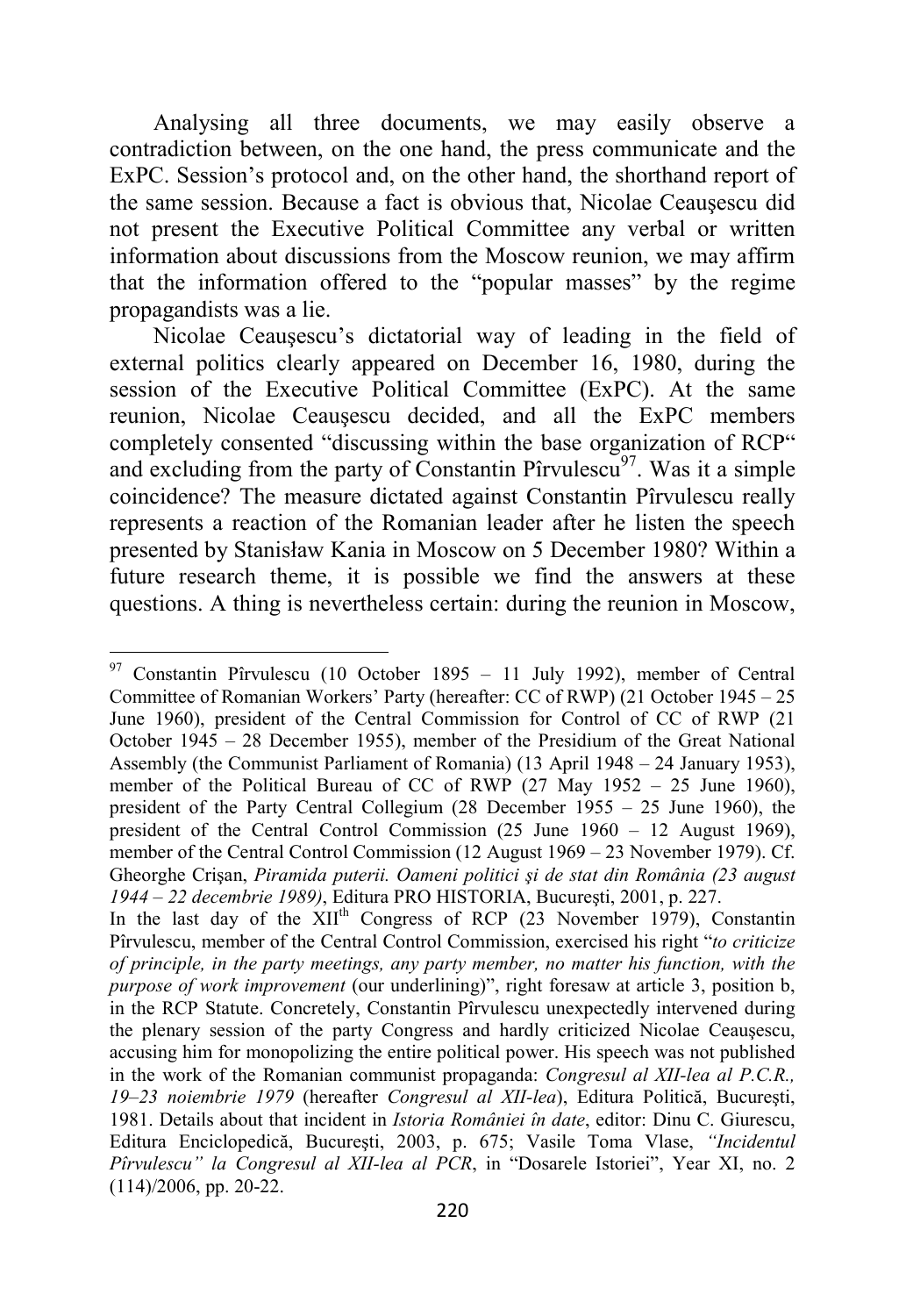Nicolae Ceauşescu understood that his homologues from Poland committed a mistake when they permitted to be criticized inside their party. Consequently, the Romanian leader should not repeat the mistakes of the Polish leaders if he wanted to maintain his power, and any form of opposition at the address of his regime should be rapidly annihilated, including by dismissing from RCP of some "veterans", as Constantin Pîrvulescu<sup>98</sup>.

<sup>&</sup>lt;sup>98</sup> According to article 11 from the Romanian Communist Party Statute, a RCP member was excluded from the party in the case it was proved he "performed grave violations of the party program, of its general political line, strikes the party unity, enters into a compact with the enemies of socialism construction, is not sincere and cheats the party, divulges party and state secrets, in the cases his behaviour proves moral decomposition or he commits other things that contravene to the statute's rules". *Statutul Partidului Comunist Român*, Editura Politică, Bucureşti, 1979, pp. 29-30.

According to the communist democratic centralism, which was "the fundamental principle of the organization structure and of the party activity", the superior structures of RCP leadership had the right to exclude a party member from a base organization without asking its agreement. In the same time, the party statute foresaw that "the decisions of the superior organ are unconditionally compulsory, for the party organizations and for all party members from its radius of activity". *Ibidem*, pp. 50-51.

Another rule of the RCP Statute established that "excluding of a member of the party Central Committee from the Central Committee, and his excluding from the party, too, are decided by the party congress, and between the congresses by the plenary of the party Central Committee, with a majority of two thirds of its members". *Ibidem*, pp. 31- 32.

Although the RCP Statute foresaw the mechanism by which a member of CC of RCP could be excluded from the party, the same was not applicable for the members of the Central Control Commission (commission chose by the party Congress). As well, in the mentioned statute was clearly specified the fact that "the members of the Central Control Commission can not be chosen in the same time as members of the party Central Committee". *Ibid.*, pp. 67-68.

Constantin Pîrvulescu's case put certainly into difficulty the members of a commission designed by the Executive Political Committee (which assured the leading of the party activity between its plenary) and who had to examine "the content, the causes and purpose pursued by Constantin Pîrvulescu by his provoking, anti-party and inimical attitude manifested at the XII<sup>th</sup> Congress of the party". CHNA, *CC of RCP – Chancellery*, file 74/1980, p. 3.

The respective problem found its solution after one year (16 December 1980). It is possible the members of the respective commission tried to find a suitable formula to eliminate Constantin Pîrvulescu, and they evidently invoked the democratic centralism to impose their decision. In the same time, they wished to avoid the recognition of the natural right of Constantin Pîrvulescu to criticize the party leader and especially the appearance in mass media (from abroad) of some information regarding the problems the RCP leadership confronted with.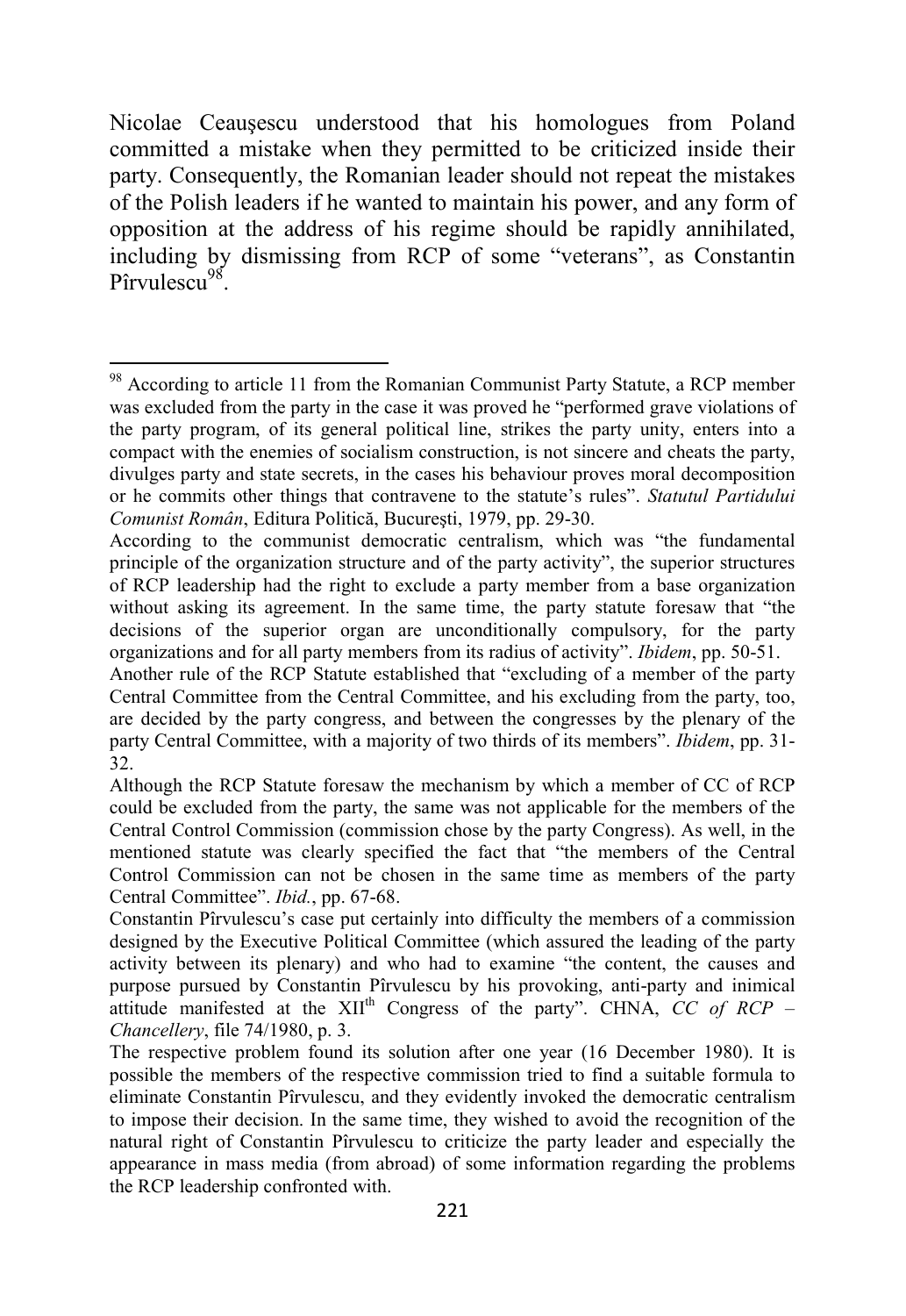The threats concerning a possible intervention in Poland of the armies of the states which were members of the WTO, formed even after the Moscow's reunion in December 1980 a way of pressure used by the Warsaw authorities in the negotiations with worker leaders to temperate their economic and political claims. However, Stanisław Kania was not succeeding to master the situation in the country, and the strike started on January 24, 1981, at the appeal of "Solidarnošć", for reducing the working week at five days<sup>99</sup>, deteriorated even more the position of the communist leader.

The "Solidarity" trade union had problems at its turn because of the splitting that existed between the moderates (pragmatics) and the radicals. However, both groups agreed the idea that "Solidarity" would not pretend to take the political power, to avoid a military intervention of the WTO armies in Poland. In the same time, the union's members supported the idea of not soliciting their own government the repudiation of Poland international engagements, especially those which referred to the alliance with USSR and the affiliation at the WTO. "Poland is not an independent country – admitted Lech Wałęsa –, and its government must be acceptable for the USSR leaders"<sup>100</sup>. The union leader thought in that moments in "the revolution auto-limitation" and tried to obtain by negotiations a series of compromises in the discussions with the representatives of the government led by Józef Pinkowski.

A new ceding of the Polish government towards the worker claims<sup>101</sup> led to the dismissal of Józef Pinkowski on February 9, 1981. Stanisław Kania was obliged to appoint, with the Soviets agreement, a new Prime-Minister, in the person of Wojciech Jaruzelski, who kept the Defence portfolio, too.

Three days after his appointment, the new Prime-Minister demanded in public the worker representatives not to start strikes in the next three months, explaining that Poland economy was about to collapse.<sup>102</sup> His initiative surprised the leaders of the independent trade unions.

Trying to obtain the social peace needed for the country recovering, General Wojciech Jaruzelski appealed at the national sentiments of his

<sup>99</sup> Cf. Thomas Parish, *Enciclopedia Războiului Rece*, Editura Univers Enciclopedic, Bucureşti, 2002, p. 365.

<sup>100</sup> *Ibid.*, p. 299.

<sup>&</sup>lt;sup>101</sup> According to an agreement realized between the representatives of the Pinkowski government and those of the "Solidarity", the workers followed to benefit of free time on Saturday, two times a month.

<sup>102</sup> Cf. Thomas Parish, *Enciclopedia*, p. 365.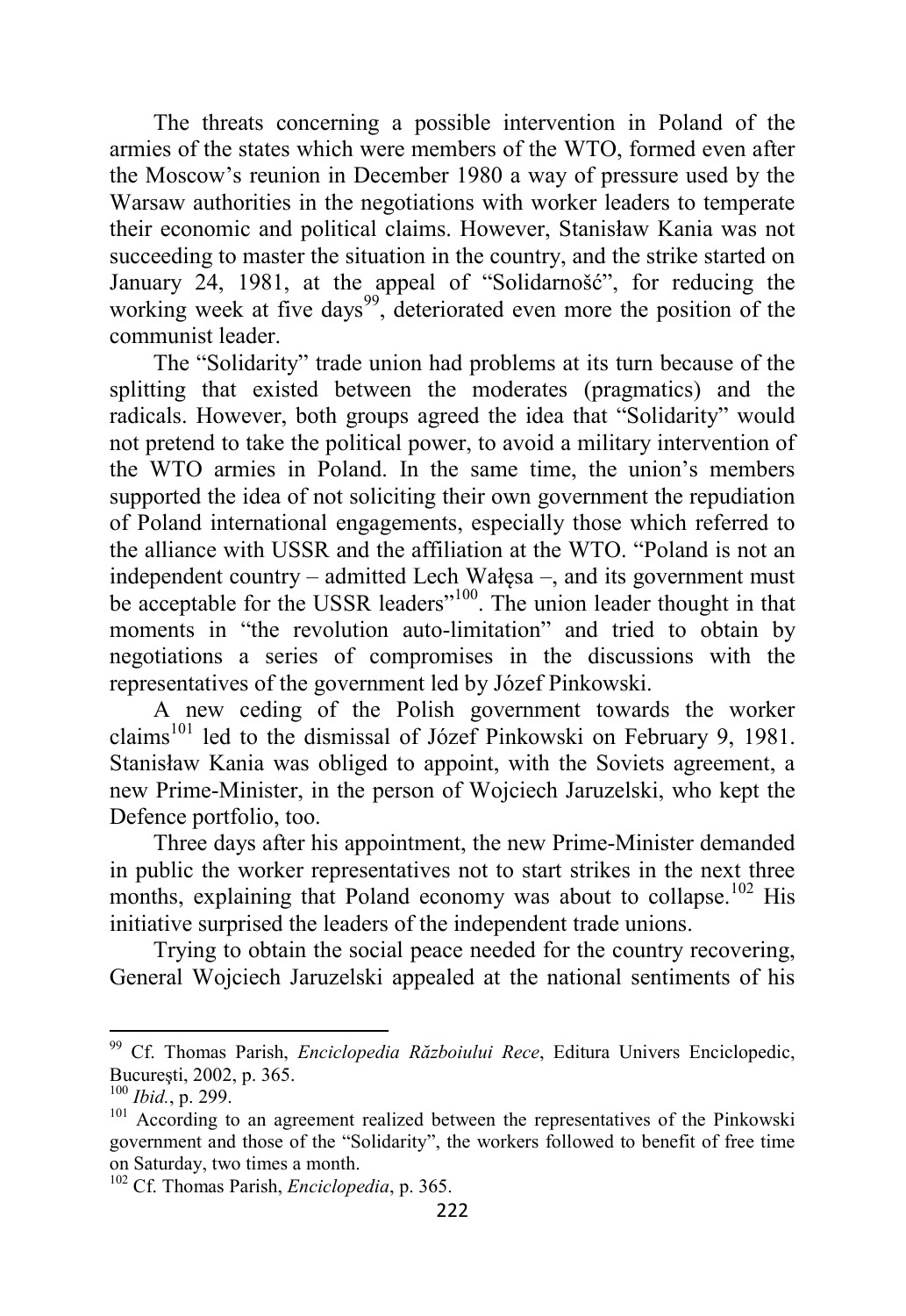people, too, by reminding in a veiled mode about the danger of a Soviet military intervention in Poland. In order to demonstrate the respective threat was real, both General Wojciech Jaruzelski and the leadership of PUWP accepted that, during  $17-25$  March  $1981^{103}$  military manoeuvres took place, manoeuvres organized by the Commandment of the United Armed Forces of WTO, in Poland and in the German Democratic Republic (the war operative games named "SOIUZ-81" and "DRUJBA").<sup>104</sup> More than that, "SOIUZ-81" extended from 25 March until 7 April  $1981^{105}$  as a result of the demands of Wojciech Jaruzelski and Stanisław Kania. The respective application would continue after that date, too, if in the respective period the Polish soldier's moral did not dramatically diminished. Their commanders noticed this aspect to the Soviets, inclusively to the Marshal Viktor G. Kulikov, and openly expressed their wish to not imply at that moment their troops to enforce the martial law<sup>106</sup>.

General Wojciech Jaruzelski's efforts to save what could be saved, without instituting the martial law, were however overthrew by the

<sup>103</sup> Andrzej Paczkowski, Andrzej Werblan, *On the Decision to Introduce Martial Law in Poland in 1981: Two Historians Report to the Commission on Constitutional Oversight of the Sejm of the Republic of Poland*, Working Paper No. 21, Cold War International History Project, Washington, D.C., November 1997, p. 18. The historian Vojtech Mastny sustains, on the other hand, that the respective military exercises started on 16 March 1981. Vojtech Mastny, *The Soviet Non-Invasion of Poland in 1980-81 and the End of the Cold*, Working Paper No. 23, Cold War International History Project, Washington, D.C., September 1998, p. 19.

<sup>&</sup>lt;sup>104</sup> With the aid of the American espionage satellites, the military leadership of NATO was permanently kept well informed on unfurl of the military events that took place in Poland. A week before the starting of the "SOIUZ-81" military manoeuvres, one of the satellites succeeded to identify the moving of some armoured cars to the country's capital. This detection determined the government in Washington to take up an attitude towards a possible foreign military invasion in Poland and they immediately sent a warning message to the Soviet authorities in order to force Moscow to renounce at its possible invading intentions. Cf. Jean-Louis Dufour, *Crizele internaţionale. De la Beijing (1900) la Kosovo (1999)*, Editura Corint, Bucureşti, 2002, p. 159.

<sup>&</sup>lt;sup>105</sup> Cf. Vojtech Mastny, *The Soviet Non-Invasion of Poland in 1980-81 and the End of the Cold*, Working Paper No. 23, Cold War International History Project, Washington, D.C., September 1998, pp. 20; 22.

<sup>106</sup> *Ibid.*, pp. 21-22; Mark Kramer, *Soviet Deliberations During the Polish Crisis, 1980- 1981*, Special Working Paper No.1, Cold War International History Project, Woodrow Wilson International Center for Scholars, Washington DC, April 1999, pp. 96-97; Andrzej Paczkowski, Andrzej Werblan, *On the Decision to Introduce Martial Law in Poland in 1981: Two Historians Report to the Commission on Constitutional Oversight of the Sejm of the Republic of Poland*, Working Paper No. 21, Cold War International History Project, Washington, D.C., November 1997, p. 28.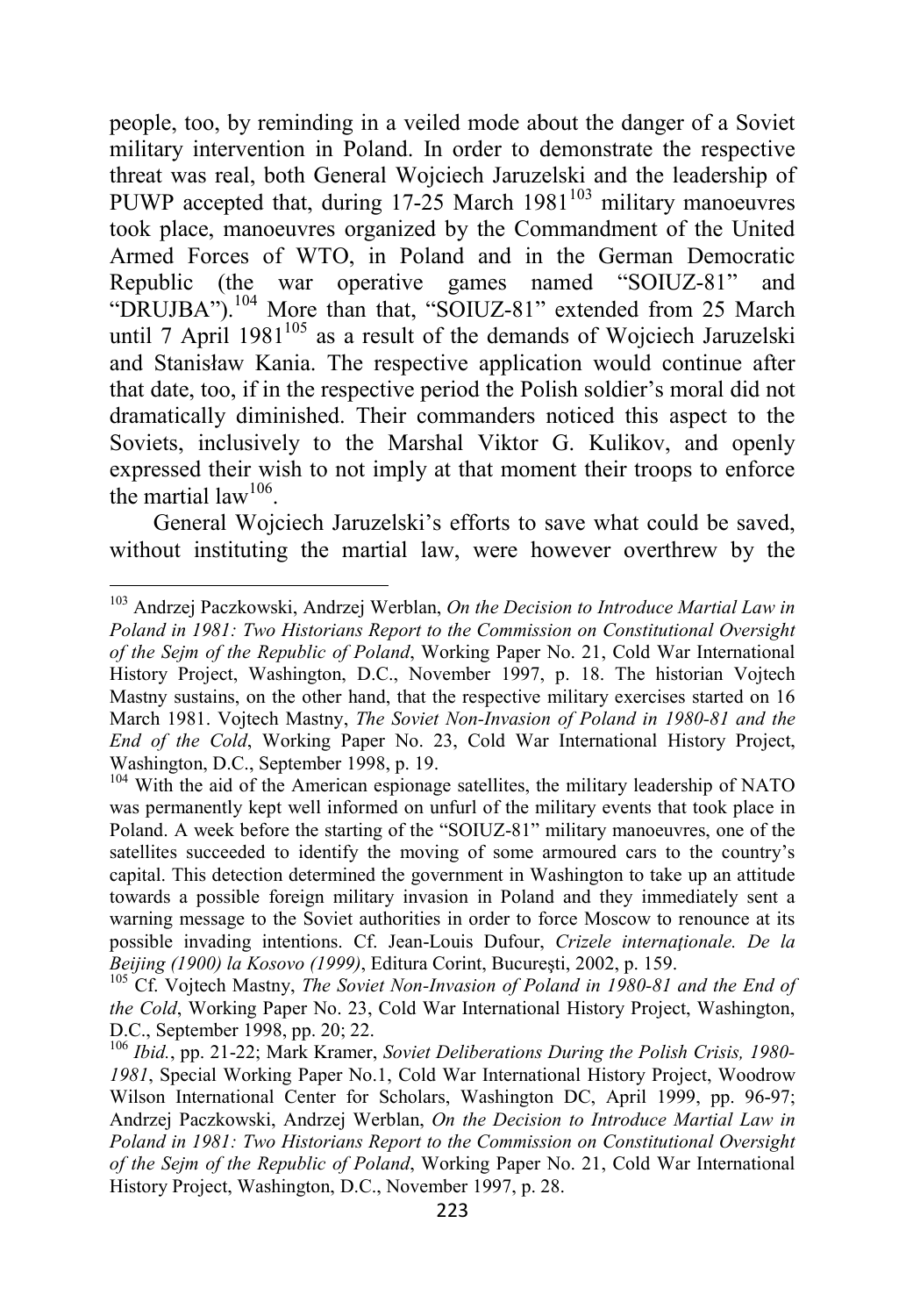dramatic situation of the Polish economy. Forced by the circumstances, he announced on 26 March 1981 that his country was temporarily ceasing the payment of the external debts and solicited to the creditors the rescheduling of all Poland external debts. $107$ 

Although the Polish Prime-Minister was confronting with an unprecedented economic crisis, which eventually determined him to declare that his country had no longer the capability to pay the financial obligations it assumed, the Moscow authorities followed to press him to prepare as rapidly as possible the documents for enforcing the martial law.<sup>108</sup> In the same time, Leonid Brezhnev and Marshal Viktor Kulikov, the chief-commander of the United Armed Forces of WTO, noted in turn the fact that both Stanisław Kania and Wojciech Jaruzelski were trying to postpone as much as they could the Moscow decisions applying. In the session of the Political Bureau of CC of CPSU on April 2, 1981, Leonid Brezhnev, Yuri Andropov and Andrei Gromyko expressed in various ways their worry concerning the situation in Poland. The general secretary of CC of CPSU considered that the worker movement led by Lech Wałęsa was in fact a contra-revolution. "All of us are deeply alarmed by the further course of events in Poland – Brezhnev stated. What's worst of all is that the friends listen and agree with our recommendations, but in practice do nothing. In the meantime the counterrevolution is on the march all over (...) Kania described the recent plenum of the PUWP Central Committee and, in so doing, complained that they had been roundly criticized at the plenum. I then said to him: «They were right in doing so. They shouldn't have just criticized you; they should have raised a truncheon against you. Then, perhaps, you would understand». These were literally my words"<sup>109</sup>.

<sup>107</sup> Cf. Joseph F. Harrington, BruceJ.Courtney, *Relaţii româno-americane, 1940-1990*, Institutul European, Iaşi, 2002, pp. 450-451.

<sup>&</sup>lt;sup>108</sup> During January-September 1981 the main documents regarding the enforcement of the martial law were finalized. Andrzej Paczkowski, Andrzej Werblan, *On the Decision to Introduce Martial Law in Poland in 1981: Two Historians Report to the Commission on Constitutional Oversight of the Sejm of the Republic of Poland*, Working Paper No. 21, Cold War International History Project, Washington, D.C., November 1997, p. 11- 12; Mark Kramer, *Soviet Deliberations During the Polish Crisis, 1980-1981*, Special Working Paper No.1, Cold War International History Project, Woodrow Wilson International Center for Scholars, Washington DC, April 1999, p. 16.

<sup>109</sup> Vladimir Bukovski, *Jugement à Mouscou. Un Dissident dans les Archives du Kremlin*, Robert Laffont, Paris, 1995, p. 442; Mark Kramer, *Soviet Deliberations During the Polish Crisis, 1980-1981*, Special Working Paper No.1, Cold War International History Project, Woodrow Wilson International Center for Scholars, Washington DC, April 1999, p. 92-93.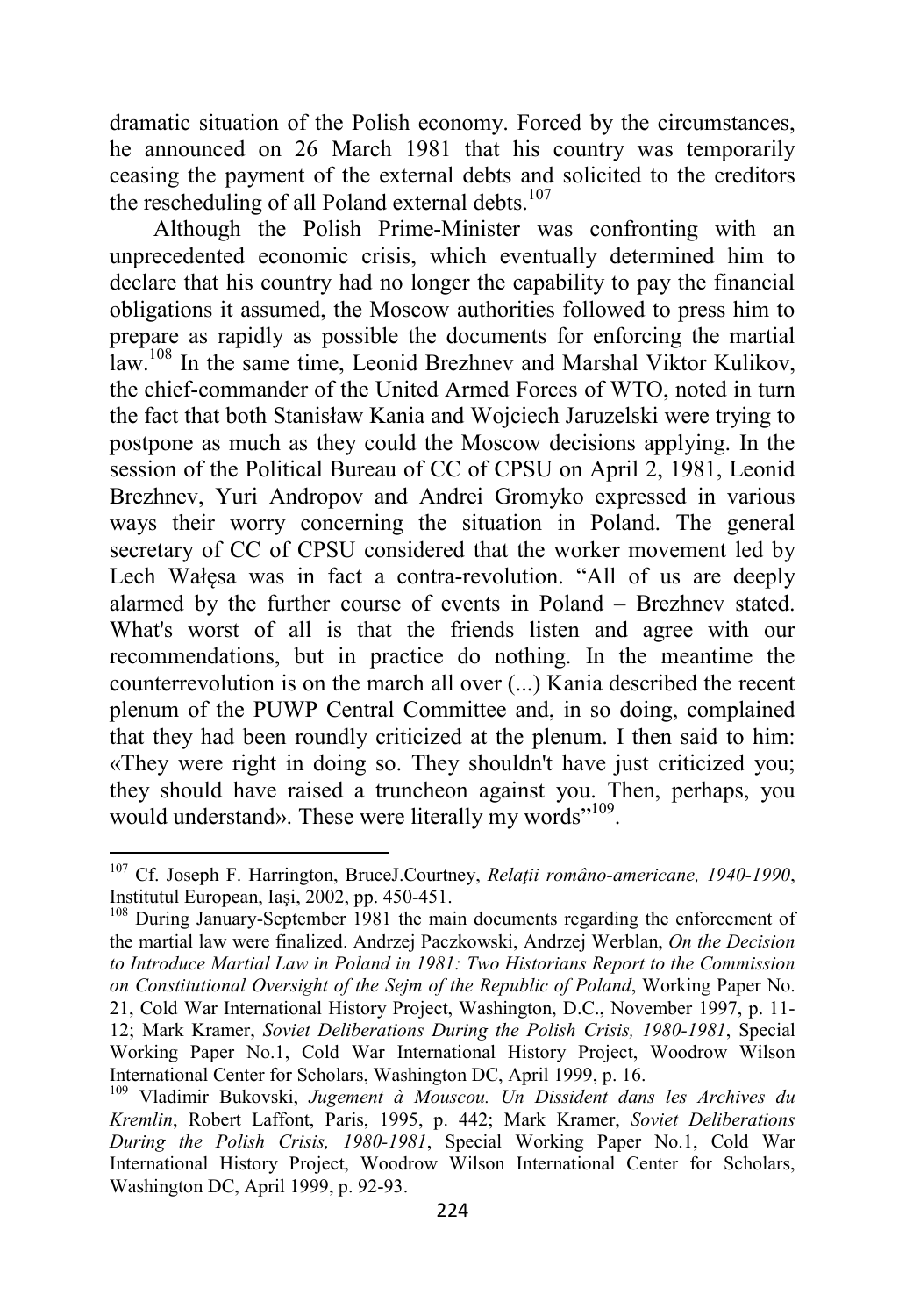In order to clarify the Polish communist leaders about the more drastic attitude they had to adopt, Leonid Brezhnev made a proposal, too: "In particular, I think it would be worthwhile to act in accordance with the wishes of the friends by permitting Cdes. [Yuri] Andropov and [Marshall Dmitri] Ustinov to go to Brest [-Litovsk, near the Soviet-Polish border] for a meeting with Cdes. Kania, and Jaruzelski". Yuri Andropov immediately reacted at the proposal made by the general secretary of CC of CPSU and declared: "I believe the proposal offered by Leonid Ilyich [Brezhnev] regarding our next steps *vis-à-vis* Poland and his assessment of the situation there are absolutely correct. Indeed, what we're trying to find now is some way of exerting greater influence and greater pressure on the leadership of our friends"<sup>110</sup>. At his turn, Andrei Gromyko intervened in discussion, trying to temperate the ardour of those who desired to send the WTO troops in Poland, and declared: "In addition, they [both the American and the West European] speak a great deal about the Soviet Union, as though warning us that the Soviet Union must not use its armed forces to interfere in Poland's affairs"<sup>111</sup>.

The following question may naturally appear: Which were the causes that determined the two Polish leaders to postpone the imposing of the martial law in the summer of 1981? In the case of the PUWP leader, his tendency for delaying the things was natural, in the conditions he wished to successfully organize the works of the party Congress, as he announced even on 5 December 1980, with the occasion of the reunion in Moscow. For Stanisław Kania, this could be the last hope to save his own political career. Regarding the attitude adopted by Wojciech Jaruzelski, this was ambivalent because, on the one hand, he was a disciplined and patriot career soldier, who knew very well what meant the army force and who wished to establish the order in his county, and, on the other hand, who was in the same time conscious and worried by the fact that the enforcement of the martial law could provoke a civil war. That is why, the Polish Prime-Minister wished to thoroughly prepare the entire operation, to avoid the losses of human lives and of goods.

<sup>110</sup> Vladimir Bukovski, *Jugement*, p. 443; Mark Kramer, *Soviet Deliberations During the Polish Crisis, 1980-1981*, Special Working Paper No.1, Cold War International History Project, Woodrow Wilson International Center for Scholars, Washington DC, April 1999, p. 94.

<sup>111</sup> Vladimir Bukovski, *Jugement*, p. 443-444; Mark Kramer, *Soviet Deliberations During the Polish Crisis, 1980-1981*, Special Working Paper No.1, Cold War International History Project, Woodrow Wilson International Center for Scholars, Washington DC, April 1999, p. 95.